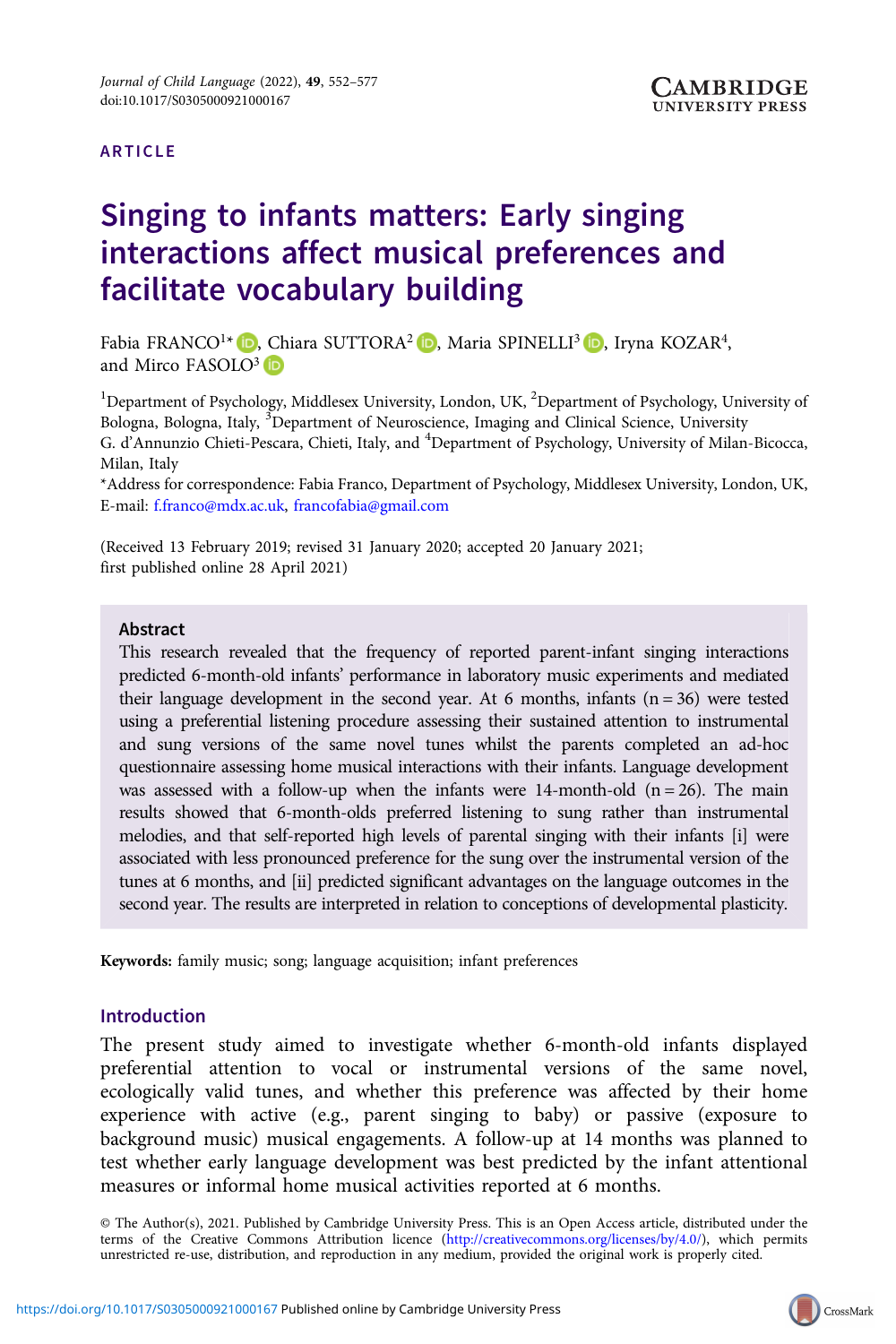Human speech has been shown to be the most attention-worthy auditory stimulus for human infants, relative to many other categories of sound, including monkeys' calls, nonspeech sounds and filtered versions of speech (Shultz & Vouloumanos, [2010](#page-24-0); Vouloumanos & Werker, [2004](#page-25-0), 2007; Vouloumanos, Hauser, Werker & Martin, [2010\)](#page-25-0). While characteristics of infant-directed (ID- henceforth) speech have been extensively investigated, research on the relationship of ID-singing with language development is only at its dawn, although an association between ID-speech and 'musicality' was previously suggested by Papoušek and colleagues (Papoušek, Papoušek & Symmes, [1991](#page-24-0); Papoušek, [1994;](#page-24-0) see also Malloch & Trevarthen, [2009\)](#page-23-0). Pioneering work by Trehub and collaborators elucidated some near-universal features of ID-singing, so that, for example, Western listeners can recognize lullabies from all over the world as child-directed singing (Trehub, Trainor & Unyk, [1993](#page-25-0); Trehub, Hill & Kamenetsky, [1997a;](#page-25-0) Trehub, Unyk, Kamenetsky, Hill, Trainor, Henderson & Saraza, [1997b;](#page-25-0) Trehub & Trainor, [1998](#page-25-0)). Consistently, Bainbridge, Youngers, Bertolo, Atwood, Lopez, Xing and Mehr [\(2021\)](#page-21-0) established that infants relax to lullabies irrespective of their cultural origins.

Some recent studies are encouraging in supporting the existence of a positive transfer relationship between the domains of music and language – for example, showing better language outcomes in children formally or informally exposed to high levels of musical activities. Whilst the evidence is robust in both behavioural and neural measures concerning the preschool and school years (amongst others, François, Chobert, Besson & Schön, [2012;](#page-22-0) François & Schön, [2014;](#page-22-0) Fujioka, Ross, Kakigi, Pantev & Trainor, [2006](#page-22-0); Kraus & Chandrasekaran, [2010;](#page-23-0) Politimou, Dalla Bella, Farrugia & Franco, [2019\)](#page-24-0), research concerning infancy is still limited.

However, important insights are emerging. François, Teixidó, Takerkart, Agut, Bosch and Rodriguez-Fornells [\(2017\)](#page-22-0) showed that individual differences in sensitivity to prosody at 2–4 months of age may play a part in shaping language development. In this study, the ability to detect word-form violations from sung vs. spoken continuous flow revealed different brain dynamics, suggesting that violation detection occurred only in the sung condition. Interestingly, early neural responses to the sung condition predicted language development at 18 months. Furthermore, Gerry, Unrau and Trainor [\(2012](#page-23-0)) found that compared to passive exposure to background music, six-months of participatory musical activities in infancy predicted higher social abilities including communicative gestures (an ability predicting language development: Iverson & Goldin-Meadow, [2005](#page-23-0)). Even a short, one-month intervention of 12 active music-group sessions at 9 months of age was found to be associated with enhanced neural responses for temporal structure processing in both music and speech contexts, compared to a control group (Zhao & Kuhl, [2016\)](#page-25-0). Thus, Zhao and Kuhl's ([2016\)](#page-25-0) results suggest that detection and prediction of auditory patterns, crucial skills for both music and speech, were positively affected by early musical activities. These new exciting insights suggest that it is timely to address more specific questions concerning the contribution of ID-singing (rather than 'music' generically) to the early stages of language development.

The ID-register has been studied extensively in the speech domain. It has been shown that, across different languages, ID-speech is specifically characterised by exaggerated intonation, higher pitch, and slower tempo compared to AD-speech (Fernald, [1989](#page-22-0); Fernald & Simon, [1984;](#page-22-0) Fernald, Perfors & Marchman, [2006;](#page-22-0) Fernald, Taeschner, Dunn, Papousek, de Boysson-Bardies & Fukui, [1989;](#page-22-0) for a meta-analysis, see Spinelli, Fasolo & Mesman, [2017\)](#page-24-0). Trainor, Austin and Desjardins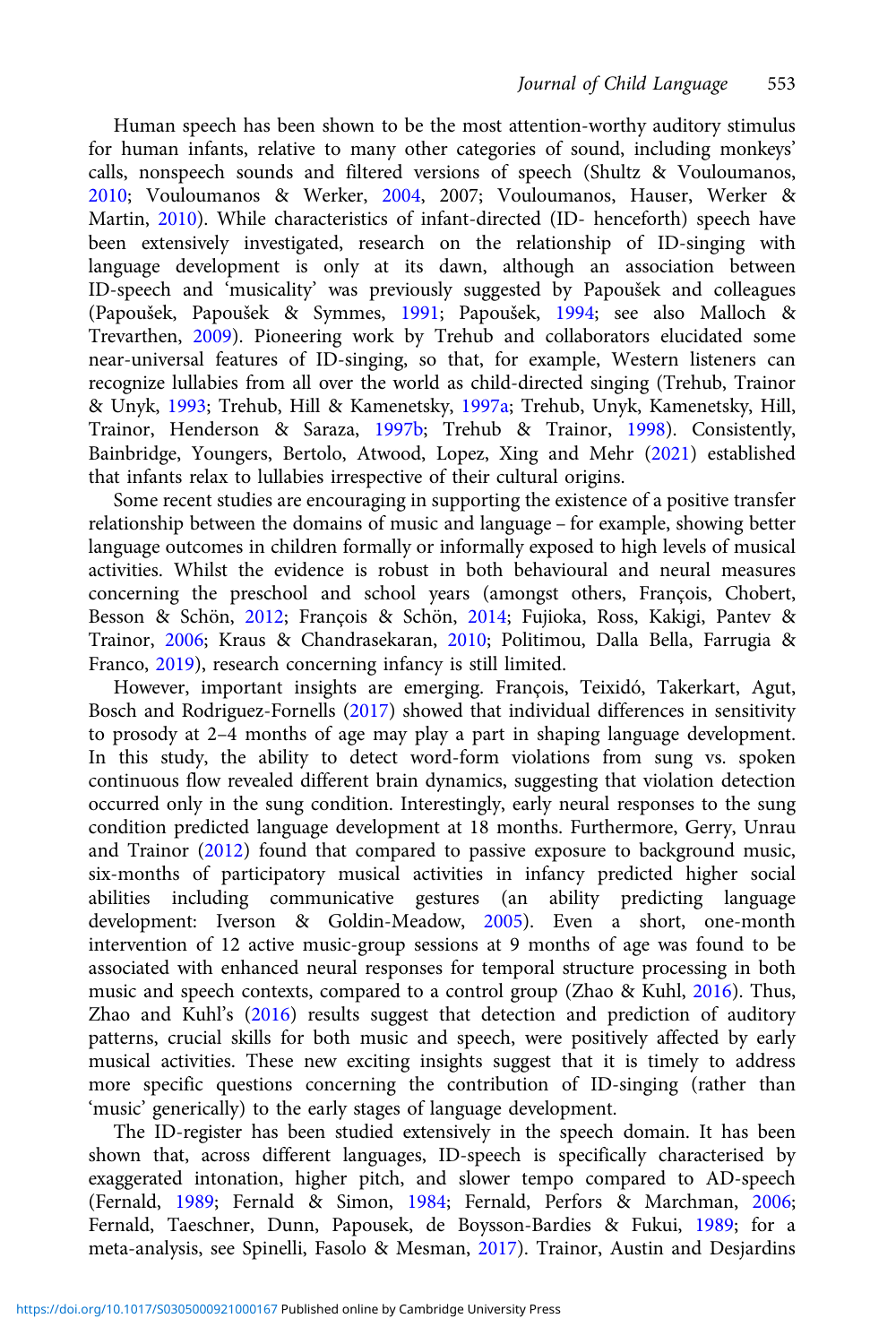([2000](#page-25-0)) highlighted that the exaggerated intonation characteristic of ID-speech is associated with better discrimination of vowels in 6-month-old infants. Crucially, a robust finding has emerged that infants prefer ID- to AD-speech, albeit with some variability in the strength of this preference across languages and contexts (ManyBabies Consortium, [2020](#page-23-0); Dunst, Gorman & Hamby, [2012a](#page-21-0)). In one of the earliest studies Fernald ([1985\)](#page-22-0) also found that adults identify affect more easily from low-pass filtered versions of ID- than AD-speech (Fernald & Kuhl, [1987](#page-22-0)). Thus, the emotional dimensions appear to be part of the specialization of early ID-speech (see also Trainor & Desjardins, [2002](#page-25-0)). However, at the end of the first year of life, when vocabulary acquisition is salient, other aspects will come into play, e.g., pitch peaks in utterance-final position used with target words in ID-speech (Fernald & Mazzie, [1991;](#page-22-0) see also Delavenne, Gratier & Devouche, [2013;](#page-21-0) Longhi, [2009](#page-23-0), for similar considerations concerning singing interactions).

Gratier and Devouche ([2011](#page-23-0)) found that 3-month-olds and their mothers imitate each others' productions of prosodic contours, especially those more expressive of affect. More directly relevant for musical aspects, Van Puyvelde and colleagues (Van Puyvelde, Loots, Meys, Neyt, Mairesse, Simcock & Pattyn, [2015](#page-25-0); Van Puyvelde, Loots, Vanfleteren, Meys, Simcock & Pattyn, [2014;](#page-25-0) Van Puyvelde, Loots, Vinck, De Coster, Matthijs, Mouvet & Pattyn, [2013](#page-25-0); Van Puyvelde, Vanfleteren, Loots, Deschuyffeleer, Vinck, Jacquet & Verhelst, [2010](#page-25-0)) revealed that adjacent mother-infant vocalisations are tonally related ('tonal synchrony') and associated with physiological co-regulation at 3 months. Specifically, consecutive infant-mother turns fall mostly within tonal intervals that are highly consonant. When dissonant sequences occur, they are usually associated with disruptions in the dyad positive engagement, followed by subsequent maternal repair turns to re-establish interactional flow. Thus, it appears that musical and linguistic features are intertwined in early communication with infants, and deeply rooted in emotional meanings (Franco, [1997](#page-22-0)). In cross-linguistic analyses, Falk [\(2007](#page-22-0); [2011a\)](#page-22-0) highlighted that ID-singing presents a number of characteristics very similar to ID-speech (e.g., higher pitch) as well as containing phonetic and prosodic information that is language-specific: hence, providing rich material for native language learning. In particular, higher similarity is found between melodic contours in ID-song and ID-speech produced in play, rather than soothing, contexts (Falk, [2011b](#page-22-0)), that is when babies are alert and actively engaged. Thiessen and Saffran ([2009\)](#page-24-0) showed that 7-month-old infants learned words more easily when they were presented with a melody than in isolation, and some tenuous but intriguing findings suggested that melodies may support the discrimination of syllables in 11-month-olds (Lebedeva & Kuhl, [2010\)](#page-23-0).

Overall, research has produced robust evidence of a powerful relationship between characteristics of language input in terms of qualitative and quantitative individual differences, and language development outcomes in toddlers and young children (D'Odorico & Jacob, [2006](#page-21-0); Fernald, Marchman & Weisleder, [2013;](#page-22-0) Fernald & Mazzie, [1991;](#page-22-0) Romeo, Leonard, Robinson, West, Mackey, Rowe & Gabrieli, [2018](#page-24-0); Suttora, Salerni, Zanchi, Zampini, Spinelli & Fasolo, [2017](#page-24-0); Weisleder & Fernald, [2013\)](#page-25-0). In this framework, besides being 'as good as speech', it is possible that ID-song might even present specific contributions to language development in its own right (see also Ma, Fiveash, Margulis, Behrend & Thompson, [2019](#page-23-0)). ID-singing might be a super-stimulus by combining ID-register adaptation of speech (Falk, [2007\)](#page-22-0) with musical structure and regularity. For example, the possibility that song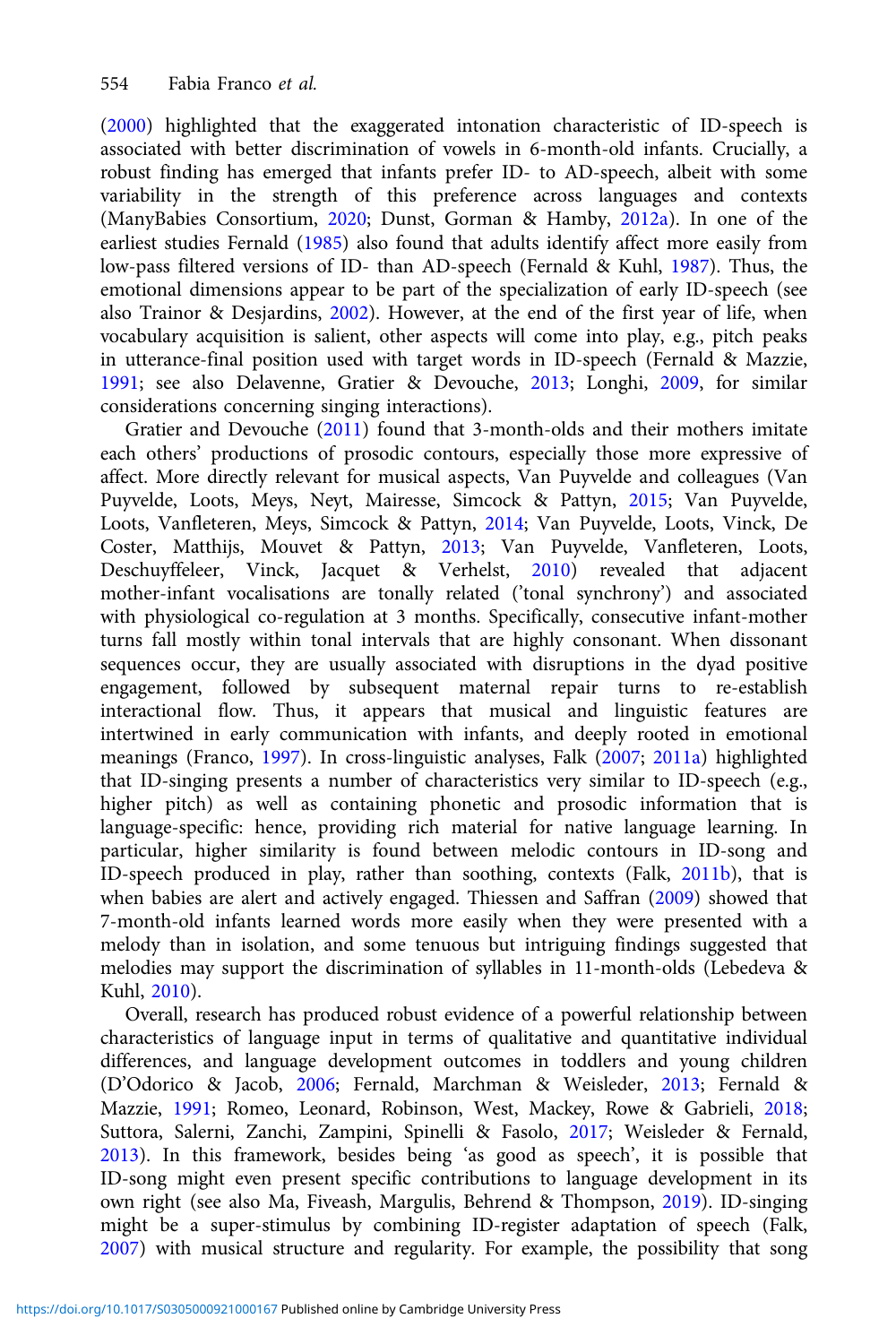would support learning was suggested by Schön, Boyer, Moreno, Besson, Peretz and Kolinsky [\(2008](#page-24-0)), as a factor explaining why the acquisition of a new artificial language was facilitated by sung contexts in adults and school-age children. Schön et al. speculated that this may be due to the higher predictability of song in a naturalistic context as it affords entrainment to a regular beat and pitch (Schön et al., [2008](#page-24-0); Woolhouse, Cross & Horton, [2016](#page-25-0)), which may facilitate speech segmentation. Thus, attentional demands might be lower in singing contexts also for infants and lend support to the developing infant's vocabulary-building skills. Furthermore, maternal singing has been shown to be effective in regulating arousal in infants (Bainbridge et al., [2021](#page-21-0); Cirelli, Jurewicz & Trehub, [2019](#page-21-0); Shenfield, Trehub & Nakata, [2003\)](#page-24-0), thus being a good candidate to offer an optimal learning context for words and speech sounds. Based on these studies, it is possible to hypothesise that infants exposed more frequently to singing interactions in their first year would experience facilitating effects on language development.

How might this happen? Possibly in association with more 'happy sounding' performances in ID-singing (Corbeil, Trehub & Peretz, [2013](#page-21-0)), song recruits higher levels of attention than speech in 6- to 10-month-old infants (Nakata & Trehub, [2004](#page-23-0); Tsang, Falk & Hessel, [2017\)](#page-25-0) but not past the first birthday (Costa-Giomi & Ilari, [2014\)](#page-21-0). This suggests that the preference for songs may decrease when infants begin to focus more specifically on to the predominant communicative form used in their surroundings (at least in Western cultures) i.e., the speech form. Consistently, Delavenne et al. [\(2013\)](#page-21-0) and Longhi ([2009\)](#page-23-0) identified subtle but systematic changes in the temporal and hierarchical structure of naturalistic singing interactions between mothers and infants when comparing different developmental levels within the first year of life. With older infants, adjustments were made by mothers to accommodate both the triadic nature of the developing infant communication and speech adjustments functional to segmentation / word recognition. Thus, it might be the case that ID-singing is particularly interesting to infants and beneficial to their learning during the pre-verbal stage of the first year of life.

In sum, although in recent years remarkable progress has occurred in research on the nature of infant preferences for speech/song, the evidence available at present remains in need of further clarification concerning the relative weight of both musical and speech parameters. For example, it is unclear if ID-song may be considered a super-stimulus for infants by coalescing multiple preference cues (the human voice, speech, ID-register alterations, positive affect, musicality) or whether some of these aspects are more important in capturing and holding infant attention. In a rigorously controlled experiment contrasting naturalistic materials with native vs non-native ID-song and -speech, Tsang et al. [\(2017\)](#page-25-0) found a preference for ID-song in 7– 10-month-old infants across the two languages (particularly for the non-native stimuli). In our experiment, we aim to explore specifically some aspects of the infant preference for ID-song. We narrow the research focus on the musical form, and aim to provide a tight comparison in which the same musical form could be contrasted across performances with speech (song) and without speech (instrumental). Differently from speech, songs have a regular beat, rhythmic structures, and melodies with harmonic constraints; hence, if the infant preferences for song over speech were guided by the musical aspect per se, no preference should emerge between the two musical conditions in the present experiment. Conversely, if the speech-like quality of singing is specifically important, songs would be expected to attract infants to a greater extent than instrumental pieces.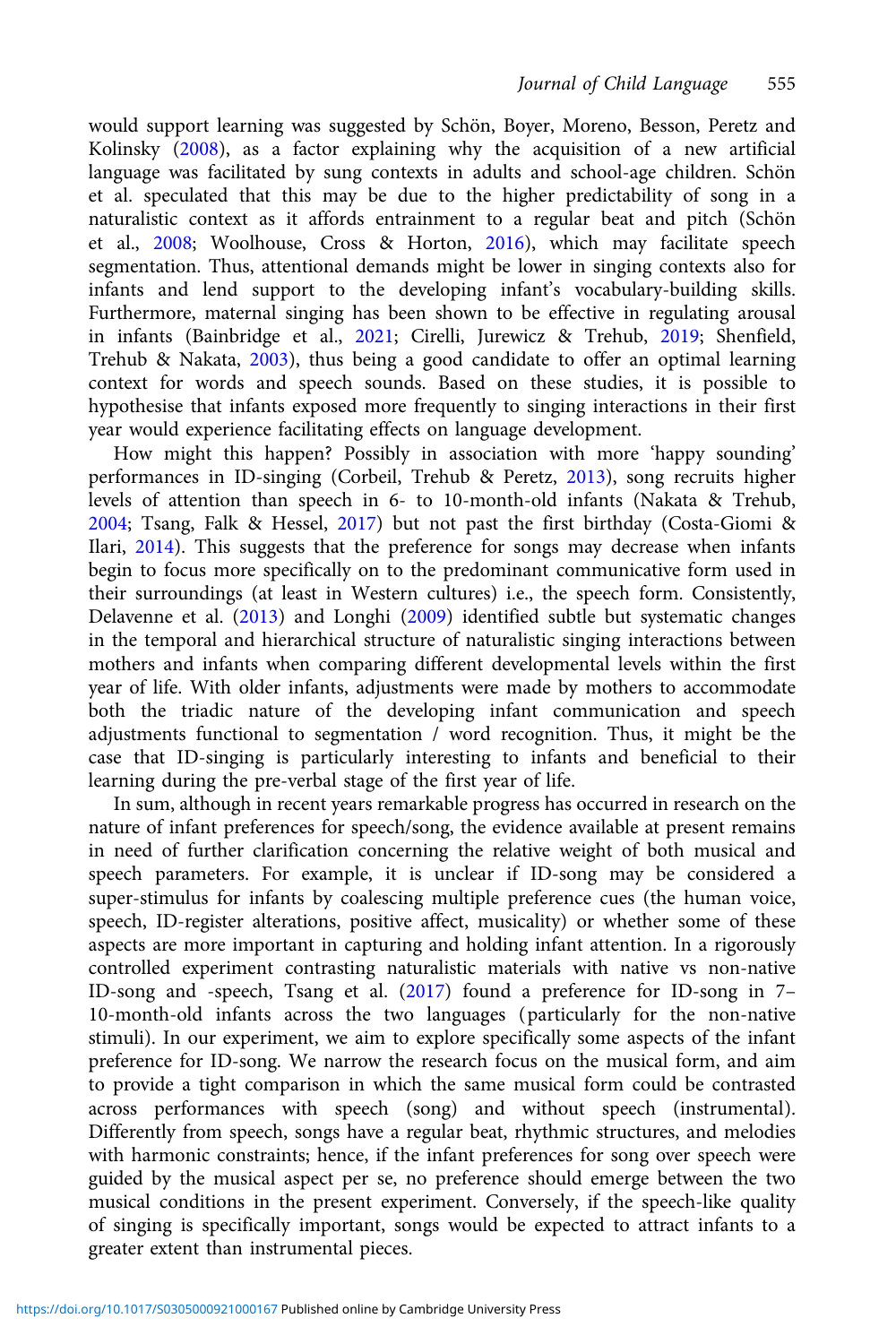The first aspect of the present study is a step towards this clarification in a controlled experiment, by isolating the musical form and comparing infant preferences for instrumental vs. vocal versions of the same 'happy' tunes in infant-directed style (aim 1). The second aspect that we investigated concerns the impact on infant preferences of early musical experiences. We hypothesized that infant attention in the laboratory musical tasks may be affected by previous experience and familiarity with music at home (aim 2). In order to evaluate this aspect, information about the frequency and type of musical experiences reported in the infants' families was collected with an ad-hoc parental report. Thirdly, we carried out a longitudinal follow-up when the infants were 14-month-olds in order to test language development. We hypothesized associations between receptive vocabulary and infants' earlier attention measures (aim 3). Finally, potential effects of early musical experience at home on the infants' later receptive vocabulary were also investigated (aim 4).

In acknowledgment of a recent movement towards finding more holistic, complex and dynamical explanations of development, in which multiple aspects are considered in a predictive framework (Abu-Zhaya, Seidl & Cristia, [2017;](#page-21-0) Cristia, Seidl, Junge, Soderstrom & Hagoort, [2014](#page-21-0); Elsabbagh, M., Hohenberger, A., Campos, R., Van Herwegen, Serres, De Schonen, Aschersleben & Karmiloff-Smith, [2013](#page-22-0); Frank, Bergelson, Bergmann, Cristia, Floccia, Gervain, Hamlin, Hannon, Kline, Levelt, Lew-Williams, Nazzi, Panneton, Rabagliati, Soderstrom, Sullivan, Waxman & Yurovsky, [2017](#page-22-0); Golinkoff, Can, Soderstrom & Hirsh-Pasek, [2015](#page-23-0)), the final part of this study may be considered a proof-of-concept exploring how we can study the combined effects of variables in early experiences on predicting later developmental outcomes: in this case, if infants' musical preferences at 6 months predict language development directly or indirectly when considering their home music experiences and, potentially, maternal variables, such as education (aim 5).

#### Method

Longitudinal data were collected at two time points, Time 1: when the infants were 6-month-olds  $(M = 0; 06.17, SD = 11$  days), and Time 2: 14-month-old  $(M = 1; 02.10,$ SD = 19 days). These ages were selected as corresponding to two developmentally salient points for communication, respectively: [Time 1] prior to established babbling (Oller, [1978](#page-24-0)) and joint attention (Mundy et al., [2007](#page-23-0)); [Time 2] phonetic repertoire narrowed to native language (Kuhl, Ramírez, Bosseler, Lin & Imada, [2014](#page-23-0); Werker & Tees, [1984](#page-25-0)) and consistent canonical babbling (Fasolo, D'Odorico, Costantini & Cassibba, [2010;](#page-22-0) Molemans, van den Berg, Van Severen & Gillis, [2012\)](#page-23-0).

## **Participants**

Participants were recruited using a mailing list derived from the municipality birth records in Milan and its conurbation (Italy). The invitation was directed to families with infants having the target age of 6 months who were living within a reasonable distance from the University campus. The response rate was approximately 50%. Volunteers who responded to the invitation were subsequently contacted to provide them with further information about the study and arrange a testing appointment at Time 1 (6 months). Only infants from Italian-speaking families were included, with 5 infants being exposed also to a L2. A final sample of  $n = 36$  healthy infants was recruited (50% female). Two boys were born preterm: hence, they were tested at the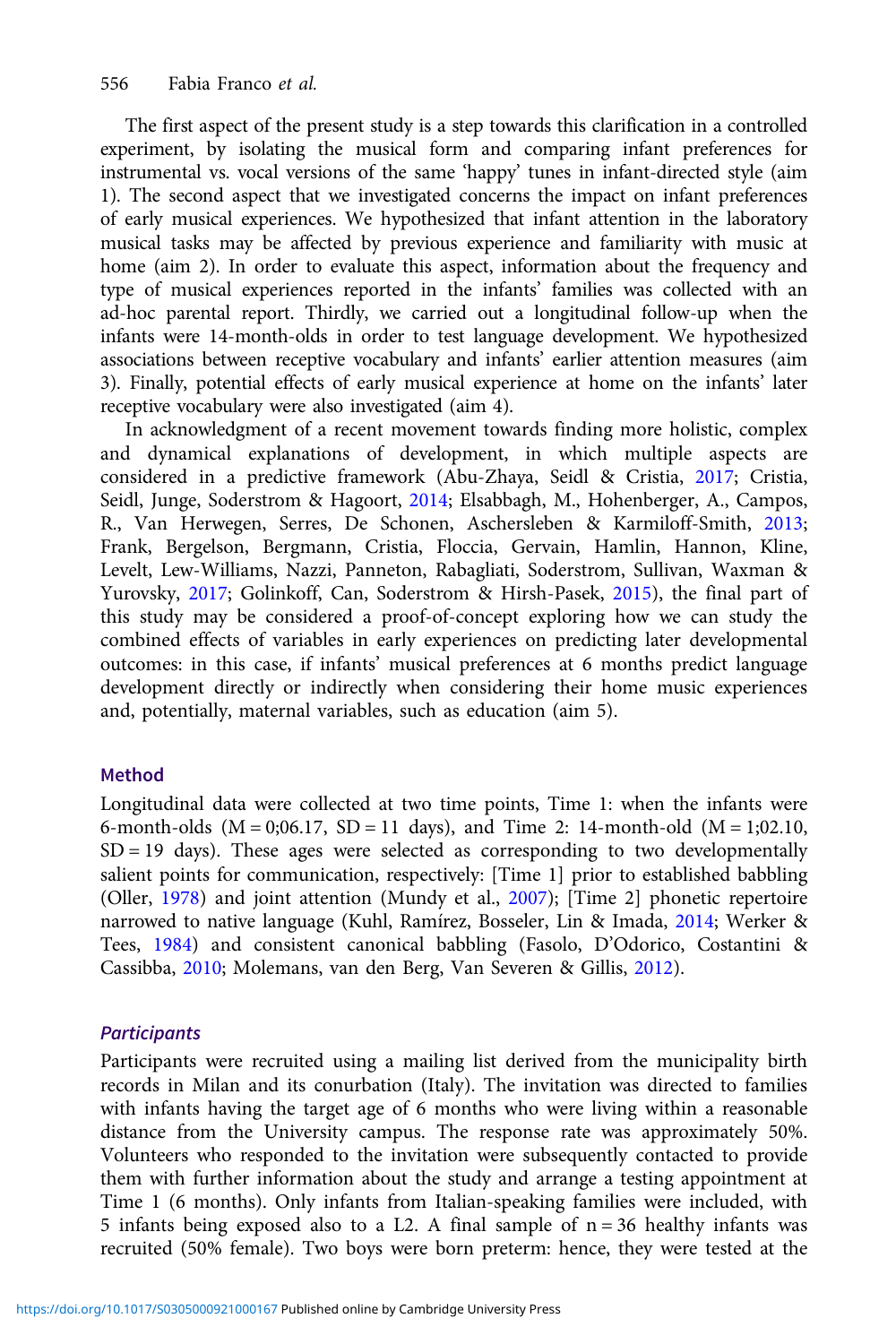infants' corrected age. Of this sample,  $n = 26$  were available at Time 2 (14 months, 46%) female) corresponding to a drop-out of 27.8%.

At Time 1, 7/36 infants had one person in the family who had received musical training at some point in their lives but only one of them was still actively practicing. Siblings were present for 12/36 families and 14/36 infants attended nursery or playgroups.

## Procedure

#### Time 1 (T1 henceforth; infant age = 6 Months)

Together with demographic information, maternal reports of singing interactions and home music were collected using a novel ad-hoc questionnaire (see Materials).

A preferential listening experiment was conducted in a 1.5 X 2 m Amplifon soundproof booth, with the infant sitting on the parent's lap. Parents were asked to wear headphones exposing them to white noise so as to cover sound from the experiment; parents were allowed to adjust the volume at a comfortable level with preliminary tests. Parent and infant were facing a 26.3" computer monitor positioned at 40 cm distance. Music stimuli were presented at a constant level of 60 db with a 2.1 JBL Creature III System located below the monitor (see Materials). An interesting animation with sound was displayed throughout the set up and adjustment phase to keep the infant entertained. Once the experiment began, a colourful attention-getter was used to capture the infant's attention to the centre of the screen between trials, and a black and white checkerboard was displayed on the screen during trials, i.e., with the experiment music tracks.

Infants were exposed to a sequence of six musical tracks in semi-random order (i.e., appearance of a track in first position was counterbalanced and the remaining trials were randomised), which included three vocal and three instrumental 1-minute trials (see below for details). An experimenter monitored infants' behaviour through a video-camera but was blind to the sound condition and, at the time of testing, to the individual's family background variables. Infant behaviour was recorded via experimenter's key-press signalling looking-on vs. looking-away from the screen. A trial was started with the infant gaze in central position and included the visual presentation of the checkerboard in association with a musical track. When the infant looked away from the screen, the music stopped but resumed immediately when the infant returned attention back to screen.

The experiment was programmed using MATLAB software, which also time-stamped all output events indicated by the experimenter. A looking-away event of 4 sec was the threshold to trigger automatic discontinuation of a trial and activation of the central visual attention-getter before the next trial. The behavioural measures analysed from the preferential listening experiment were: [i] mean listening event (i.e., the mean duration of continuous listening events, after the first orientation was discarded, Shi & Werker, [2001\)](#page-24-0), [ii] distraction events (mean number of off-screen attention events before the end or discontinuation of the trial). Since we expected both types of stimuli (vocal and instrumental tunes) to be attractive to infants, we decided to measure continuous listening given that we were interested in engagement with structured melodic stimuli which are by definition extending over time i.e., a point in time corresponding, for instance, to one-two notes / syllable would not qualify as a melody. In this way, we have elected to give more importance to sustained attention rather than relying on the more conventional measure of total listening time, which is predominantly used in infant experiments utilizing discrete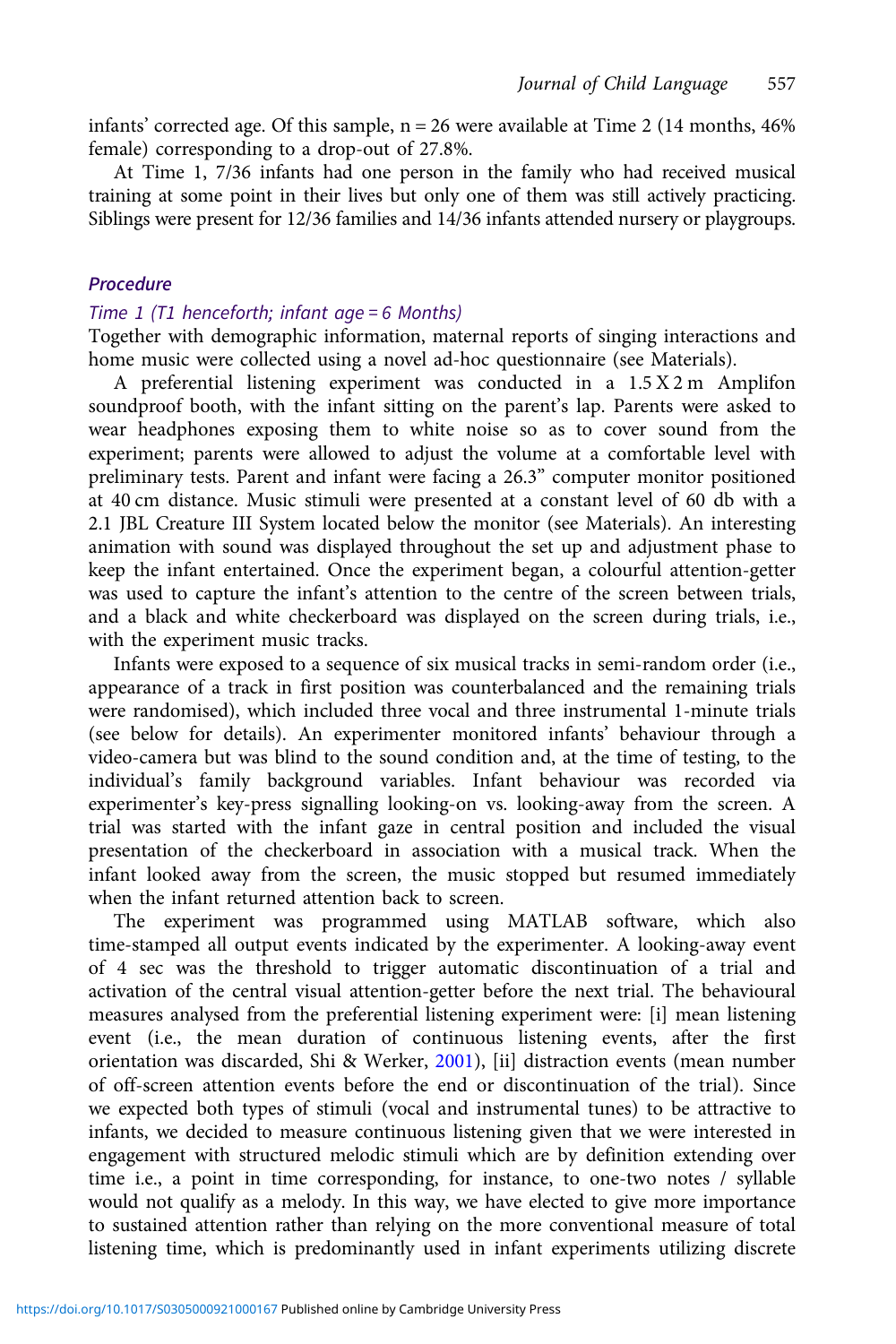or segmentally qualified repetitive sound associated with contingent visual attention-holding stimuli (for a review of measures used in preference experiments, see Cristia et al., [2014\)](#page-21-0). Furthermore, total listening time derived from total looking time may overemphasise visual attention/information processing. In order to have a measure of the variability in infant disengagement, however, we have included the second measure, Distraction events (Tellinghuisen, Oakes & Tjebkes, [1999](#page-24-0)).

Interrater reliabilities on fixation judgment were computed between the off-line ratings of two observers (the experimenter and an extra observer) on 12 randomly selected experimental sessions. The observers agreed on the time of occurrence of infant looks within 1.0 s in  $\geq$  95% of judgments (average difference in time between the judged occurrence of looks:  $X = 0.653$  s). Pearson's correlation coefficients between infant looking-time judgments during the test phase ranged from  $r = .91$  to  $r = .98$  across conditions.

Mothers and infants were also video-recorded in an adjacent observation lab during a 5 minutes free-play interaction with age-appropriate toys. Mothers were asked to play as they normally do with their infants.

#### Time 2 (T2 henceforth; infant age = 14 months)

All participant families were contacted when the infant reached 14 months and invited to complete a parental report on their infant's language development (see Materials).

## **Materials**

The music for the laboratory test was composed ad-hoc, with the main aim to avoid possible influences of uneven prior familiarity with the songs across the sample. When comparing ID-songs that may be produced in daily interactions with instrumental music that infants may be exposed to, there are many differentiating variables, which cannot be completely controlled in a single experiment. For the purpose of the present study, we chose to produce two highly similar stimuli differentiated only by the carrier of the melody, which was either an instrument or a female voice singing nonsense words. The core aspects of the brief given to the composer were: [1] to create ecologically valid stimuli in a style characteristic of Western music addressed to children – the composer invested a significant amount of study time, investigating the characteristics of current child-directed music before selecting the instruments and beginning composition; [2] to create musical tracks/songs that would be novel to all children (hence, avoiding similarity with highly popular tunes and choosing the nonsense syllables best fitting the musical score). The final versions were selected in consultation with the researchers, based on a unanimous decision that these were the three best pairs (instrumental/song) to represent child-directed happy-sounding music. The same music was used as part of a larger set for another study (Franco, Chew & Swaine, [2017](#page-22-0)) in which a validation was conducted with a sample of  $N = 36$  adults that judged these tracks as 'happy-sounding' with very high ratings.

The six final tunes (approx.1 minute each in duration, 68.5 s on average) were produced on a Macintosh laptop using Logic software in both instrumental and sung versions, all presented at 60dB (audio examples from the composer at: [https://](https://soundcloud.com/user-601027202/sets/music-stimuli_happy_i-s/s-OCzee) [soundcloud.com/user-601027202/sets/music-stimuli\\_happy\\_i-s/s-OCzee\)](https://soundcloud.com/user-601027202/sets/music-stimuli_happy_i-s/s-OCzee). They all had a 4/4 time signature and used expressive cues associated with positive affect in music (for a review, see Gabrielsson & Lindström, [2010\)](#page-23-0) – namely, major keys (respectively, D, G and C major), fast tempos (respectively, 126, 134 and 113 BPM), staccato articulations,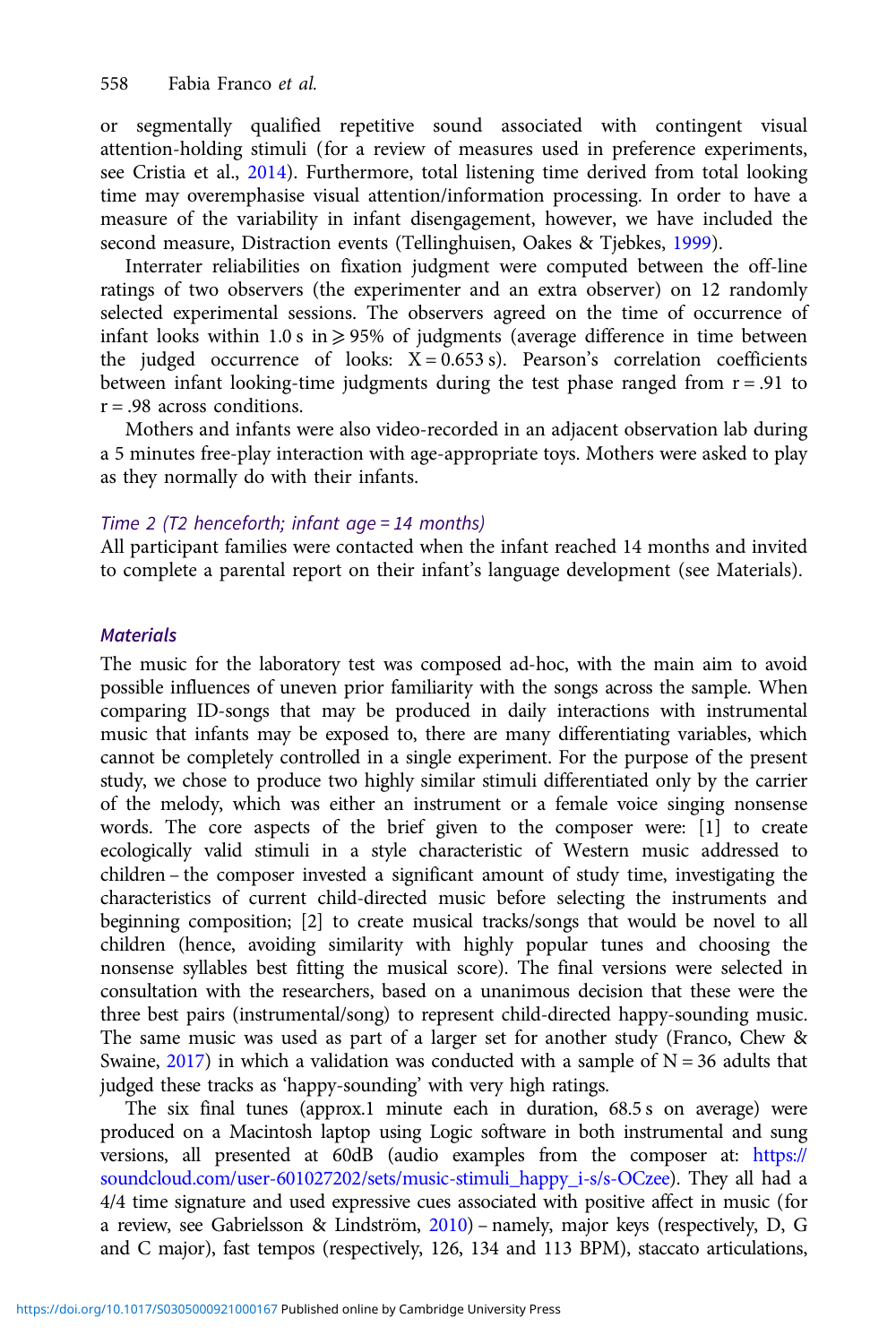and instruments with fast attack times and shorter sustain and release times (e.g., drums, marimba, pizzicato strings), and they were highly consonant. For both consistency and variety, each of the three instrumental compositions were scored with different combinations of a percussion, harmonic, and lead instrument. The song and instrumental tracks were identical except the melody was carried by a female singer in the song stimuli and by an instrument in the instrumental version of each tune. The instrumental parts were created with sampled instruments, and were sequenced using both real-time expressive performance (via a USB keyboard) and offline editing of note events. The vocals were recorded in the soprano range with a trained female singer working with toddlers and young children at the time of recording and who was asked to imagine singing for a toddler pictured in photographs available in the studio. Rather than using meaningful lyrics, nonsense syllables were used to create pseudowords in order to prevent possible influences of uneven prior familiarity with some words across the infants (for the use of pseudowords in infant experiments, see Bortfeld, Morgan, Golinkoff & Rathbun, [2005](#page-21-0); Thiessen & Saffran, [2009\)](#page-24-0). The composer chose the pseudowords on the basis of the best fit to the score for both affect and rhythmic aspects.

#### Assessment of the home musical environment at 0–6 months

A parental report, constituted by 12 items (Musical Experience in the Family, Franco, [2013](#page-22-0)), was administered to collect information about parents' musical education, music listening in the home (frequency and genres), activities, and singing interactions with the infants (frequency; context, e.g., play, sleep time; type of songs, e.g., lullabies, play songs). Some of the questions were open and descriptive (e.g., concerning the types of songs used with the infants, or the types of instruments/objects/toys used to make musical sound). For the purpose of this study, two variables were derived, Active Engagements (exposure to ID-singing) and Passive Engagements (exposure to background music), which were evaluated on a 4-point frequency scale  $(0 = only$ occasionally,  $1 =$  sometimes, e.g., every couple of weeks max. once a week,  $2 =$  daily,  $3 =$  several times every day). Since the questionnaire was not validated, the psychometric properties of these questions were unknown. Certain scores were little used by the parents: hence, it was decided to dichotomise these variables and create a 2-level exposure variable in the analyses, with 'low exposure' (collapsing ratings 0– 1) and 'high exposure' (collapsing ratings 2–3) for both Active and Passive Engagements with music at home.

#### Assessment of language development

At Time 2, the Primo Vocabolario del Bambino inventory (Caselli & Casadio, [1995](#page-21-0)), which is the Italian adaptation of the MacArthur-Bates Communicative Development Inventory (CDI; Fenson et al., [2007\)](#page-22-0) Words and Gestures form, was collected from the infants' parents. From this, the outcome variable selected was Word Comprehension (CDI-WC), since receptive vocabulary is considered the most reliable measure of language development at the age of interest here (Cristia et al., [2014](#page-21-0); Fernald & Marchman, [2012\)](#page-22-0).

## Maternal variables

Given the established importance of maternal variables in language development (Landry, Smith & Swank, [2006](#page-23-0)), we included maternal education and sensitivity in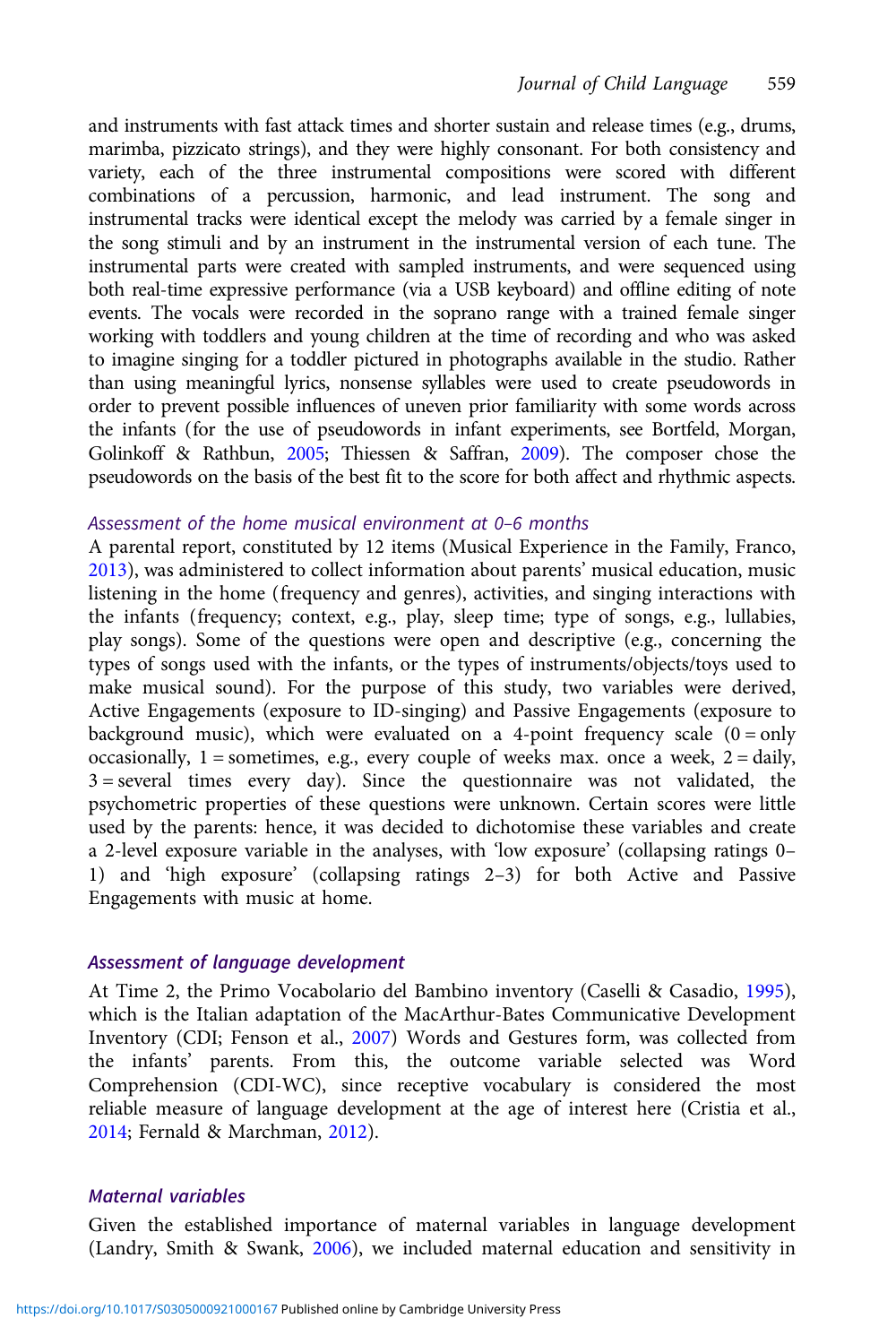our study. The former is considered a general proxy of SES (e.g., Smith, Hart, Hole, MacKinnon, Gillis, Watt, Blane & Hawthorne, [1998\)](#page-24-0) and was measured in years of formal education.

The Parent-Child Early Relationship Assessment (PCERA; Clark, [1985](#page-21-0)) is considered part of sensitivity-based measures that can be used with parents and young infants (Mesman & Emmen, [2013\)](#page-23-0) and was used here to code the 5 minutes' free-play interactions at 6 months. PCERA is designed to assess behavioural characteristics of parents and infants, and the frequency, duration, and intensity of affect that occur during 5 min of face-to-face interactions. On the basis of the 5-min observation, each variable is coded on a scale ranging from 1 (negative relational quality) to 5 (positive relational quality). In the present study, we focused on the 29 parent variables that could be coded at 6 months. These included: tone of voice, affect and mood, attitude toward the child, affective and behavioural involvement, and style. A total maternal interaction quality score was calculated and finally the mean score between the items was calculated as an index of maternal interactive quality (PCERA maternal total mean score). This mean score ranged between 1 and 5 with higher scores indicating better quality of interaction. The PCERA (Clark, [1985\)](#page-21-0) has an acceptable range of internal consistency, factor validity, and discriminant validity between high risk and well-functioning mothers (Clark, [1999](#page-21-0); Spinelli, Poehlmann & Bolt, [2013\)](#page-24-0). One of the authors is a certified coder for PCERA and coded the whole sample of observations; a second researcher trained on PCERA coded 20% of randomly chosen interactions from the sample. The inter-correlation among the global scores of the two coders was  $r = .89$ , indicating a good level of inter-rater reliability.

# Data analysis

In order to assess infant preference for vocal vs instrumental condition, two ANOVAs were conducted with mean listening event and distraction events as dependent variables (aim 1). To assess infant attention during the preferential listening experiment as a function of musical experience at home (aim 2), two mixed factor GLM ANOVAs were performed for the listening variables with (i) music type (vocal, instrumental) X Home Active Engagements (High/Low) and (ii) music type (vocal, instrumental) X Home Passive Engagements (High/Low). Pearson correlations were used to assess the relationship between children's language development at 14 months and children's earlier attention measures (aim 3). ANOVAs were further performed to assess whether children's language outcomes at 14 months differed as a function of children's active and passive musical experience at home measured at T1 (aim 4). Finally, mediation and moderation analyses (Hayes, [2013](#page-23-0); Preacher & Hayes, [2008](#page-24-0); Preacher, [2015\)](#page-24-0) were conducted on language development outcomes at 14 months – including, respectively, Home Active and Passive Music Engagement as independent variables; and infant preferential listening variables as mediators. Preliminary analyses were planned to test associations of maternal variables with home musical engagements, with any significant variable used in moderation analyses when relevant (aim 5). Mediation analysis tests if a third variable, the mediator, mediates the relationship between the independent and the dependent variables, investigating the direct and indirect effects of the independent variable on the dependent variable outcome. Moderation analysis examines whether the effect of the independent variable on the outcome is influenced by its interaction with a third variable, the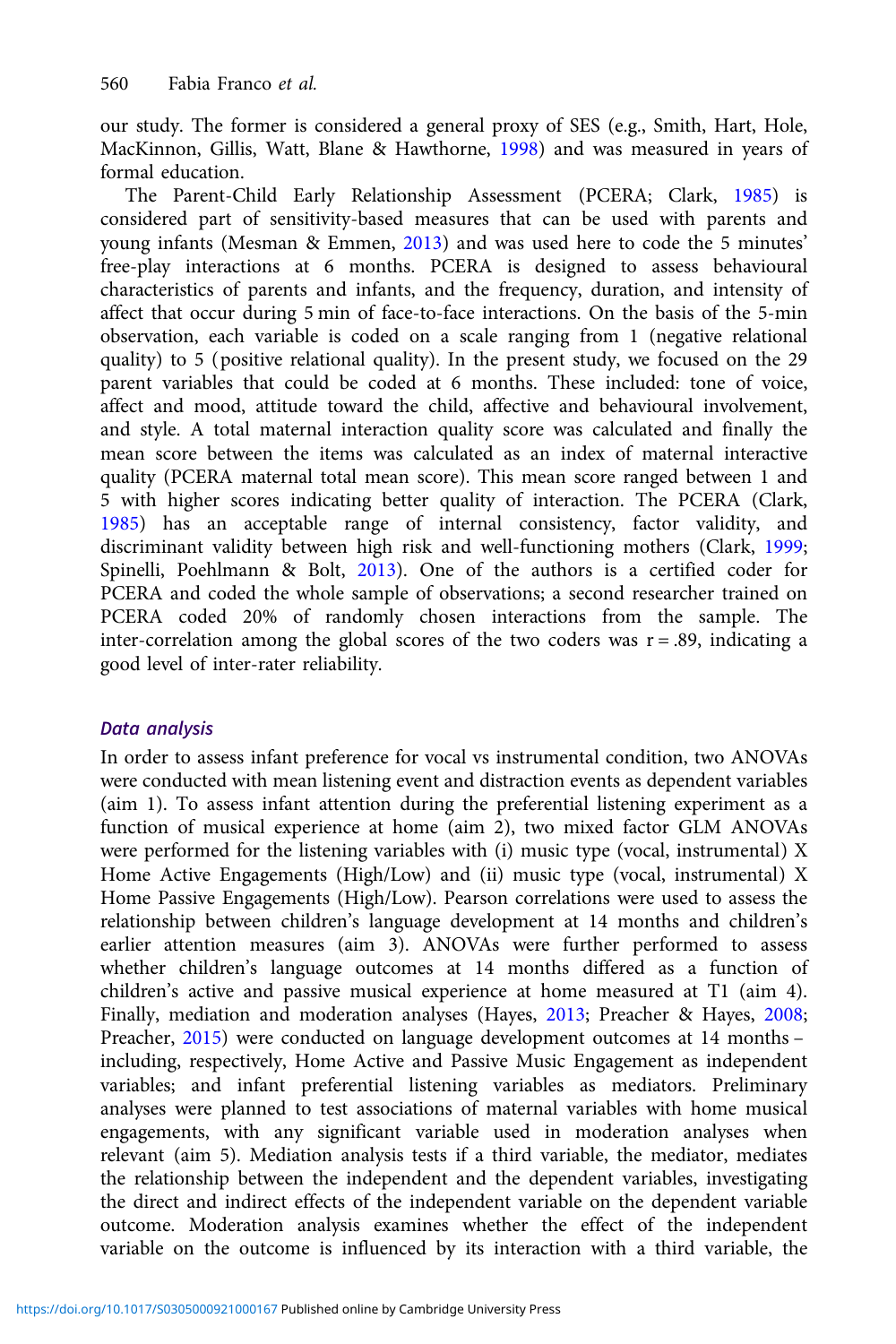moderator. These analyses were conducted using the tool "PROCESS" (Hayes, [2012\)](#page-23-0) in SPSS.

#### **Ethics**

Ethical approval was granted by the Psychology Ethics Committees of the University of Milan-Bicocca (Italy), conforming to the principles of the Helsinki Declaration for research involving human participants. Informed written consent was collected from the children's parents before testing and debriefing was provided at the end of each session.

## Results

The number of participants for each variable assessed with the home musical engagement MEF questionnaire (Franco, [2013\)](#page-22-0) at T1 and remaining in the sample at T2 is shown in [Table 1](#page-10-0). Parents reported that Active (Home ID-singing interactions) and Passive (Home Background Music) Engagements with music were common for most infants' families.

Preliminary analyses were conducted to assess the contribution of maternal variables to home music interactions. Given the high level of educational attainment in the sample  $(M = 15, SD = 3$ , with 13 years corresponding to completion of secondary school and 16 years to a university degree), this variable was dichotomised for the analyses (with/without university-level education). There were no significant associations of maternal level of education (with/without university-level education) with either Active (Low vs. High exposure to ID-singing) or Passive Musical Engagements (Low vs. High exposure to Background music): Pearson Chi-squared tests, Active Musical Engagements:  $X^2(1) = 0.39$ ,  $p = .53$ , Passive Musical Engagements:  $X^2(1) = 0.09$ ,  $p = .77$ . Thus, this maternal variable will no longer be entered in the analyses.

Parents in our sample also presented PCERA scores situated on the higher range of the 1–5 scale in both high- and low-exposure groups, indicating that overall parents were quite- to highly-positive during the interaction with their infants. Univariate ANOVAs were conducted on PCERA maternal total mean score comparing the infant groups with high vs. low levels of exposure to Active and Passive musical experiences at home. Results showed significant effects for both types of engagements, revealing that higher PCERA mean scores were found in the group with higher exposure to both Active and Passive music engagements, indicating that more positive interactions were observed in the more highly musical groups of either types of engagement: Active Musical Engagement: F(1,28) = 5.32, p = .029,  $\eta_p^2$  = 0.17 (Low exposure  $M = 3.74$ , SD = 0.40; High exposure  $M = 4.08$ , SD = 0.33); Passive Musical Engagement: F(1,28) = 4.36,  $p = .046$ ,  $n_p^2 = 0.14$  (Low exposure M = 3.68,  $SD = 0.40$ , High exposure  $M = 4.05$ ,  $SD = 0.35$ ).

The following key findings emerged from the main analyses, investigating infant preferences for vocal/instrumental music and their relationships with home musical environment and language development.

#### Infant Attention in the preferential listening experiment (Aim 1)

[Table 2](#page-10-0) displays the infants' listening variables as a function of the experimental conditions. There was a significant effect of condition on the mean listening event,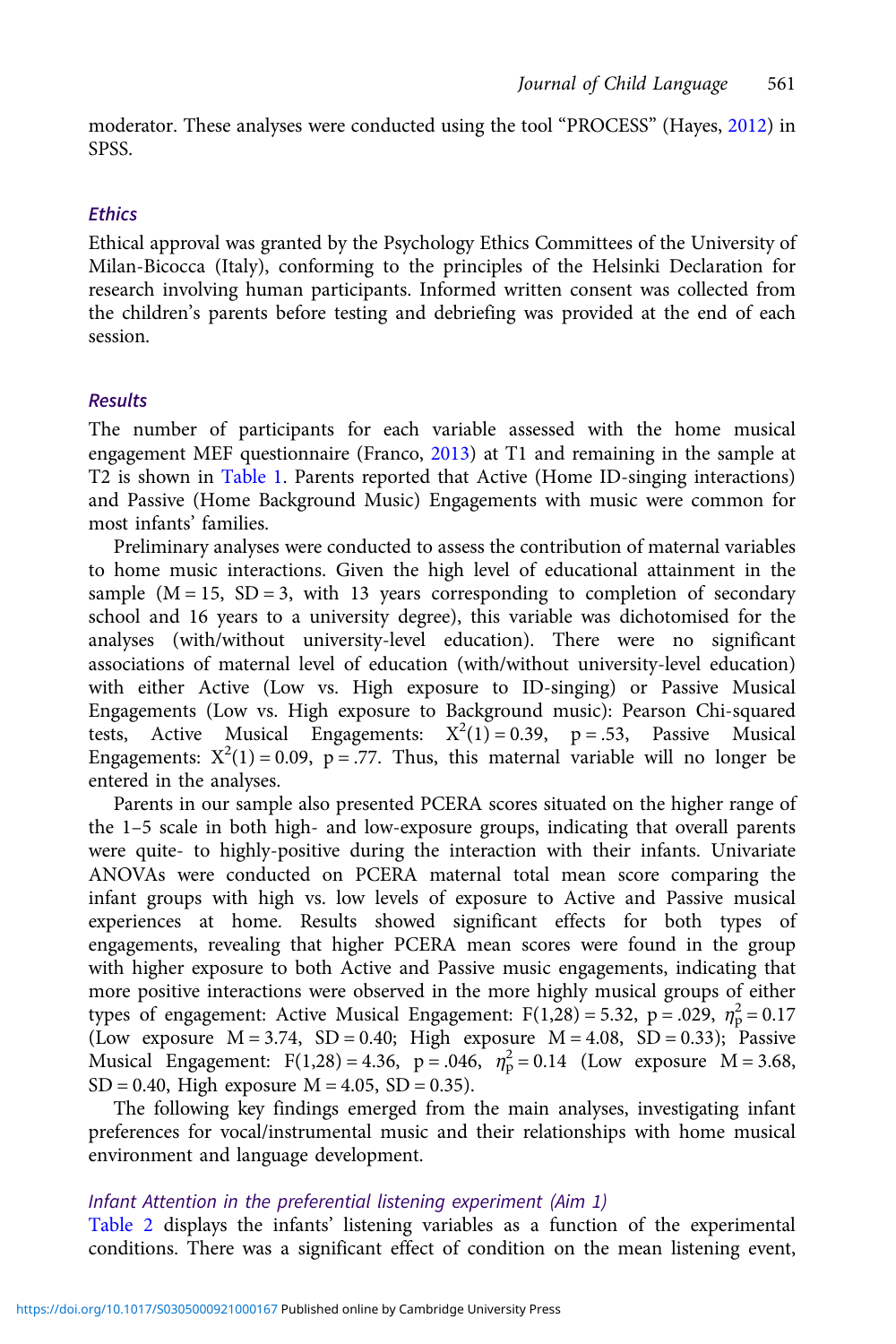#### <span id="page-10-0"></span>562 Fabia Franco et al.

Table 1. Infant Musical Environment Screening at 6 (T1) and 14 (T2) Months.

| Experience                   | Level                                              | T1 | T <sub>2</sub> |
|------------------------------|----------------------------------------------------|----|----------------|
| <b>ACTIVE ENGAGEMENTS</b>    |                                                    |    |                |
| Frequency of Home ID-singing | Low (never/occasionally)                           | 12 | 9              |
|                              | High (daily/several times a day)                   | 24 | 17             |
| Contexts of ID-singing       | Mostly One                                         | 4  | 3              |
|                              | Several                                            | 32 | 23             |
| Genres in ID-singing         | Mostly Lullabies                                   | 8  | 5              |
|                              | Play-songs & Lullabies                             | 28 | 21             |
| PASSIVE ENGAGEMENTS          |                                                    |    |                |
| Frequency of home background | Low (never/few times a week)                       | 8  | $\overline{7}$ |
| music                        | High (daily/several times a day)                   | 28 | 19             |
| Home music diversity         | 1-4 genres (e.g., pop, classical, jazz<br>$etc.$ ) | 10 | 8              |
|                              | >4 genres                                          | 26 | 18             |
| Total (N infants)            |                                                    | 36 | 26             |

Table 2. Mean (SD) Mean Listening Events and Distraction Events in Vocal and Instrumental Musical Conditions (N = 36 Infants)

|                            |      | Vocal Music |      | Instrumental Music |  |  |
|----------------------------|------|-------------|------|--------------------|--|--|
|                            | M    | SD          | M    | SD                 |  |  |
| Mean Listening Event (sec) | 9.99 | 8.04        | 6.63 | 4.79               |  |  |
| Distraction Event (n)      | 9.46 | 4.47        | 9.47 | 4.17               |  |  |

showing longer mean listening events with the vocal than the instrumental version of the tunes,  $F(1,35) = 5.75$ ,  $p = .022$ ,  $\eta_p^2 = 0.14$ , suggesting that overall infants preferred vocal to instrumental music. The overall distribution of Distraction events was not affected by condition,  $F(1,35) = 0.01$ ,  $p = .99$ ,  $\eta_p^2 = 0.01$ .

# Effects of home Active and Passive Musical Engagements on infant listening preference (aim 2)

The effect of Active Musical Engagements on the infant attention measures was tested with GLM ANOVAs High-/Low-ID-Singing exposure X vocal/instrumental music conditions. Significant interaction effects were found for both Mean Listening Event and Distraction, as reported in [Table 3](#page-11-0). Post-hoc analyses revealed that infants from Low ID-singing exposure displayed significantly longer Mean Listening Events with vocal than instrumental music,  $t(11) = 3.02$ ,  $p = .012$ , but infants from High ID-singing exposure did not show a preference,  $t(23) = .73$ ,  $p = .472$  (see [Figure 1\)](#page-12-0). When considering Distraction Events, infants with Low ID-singing exposure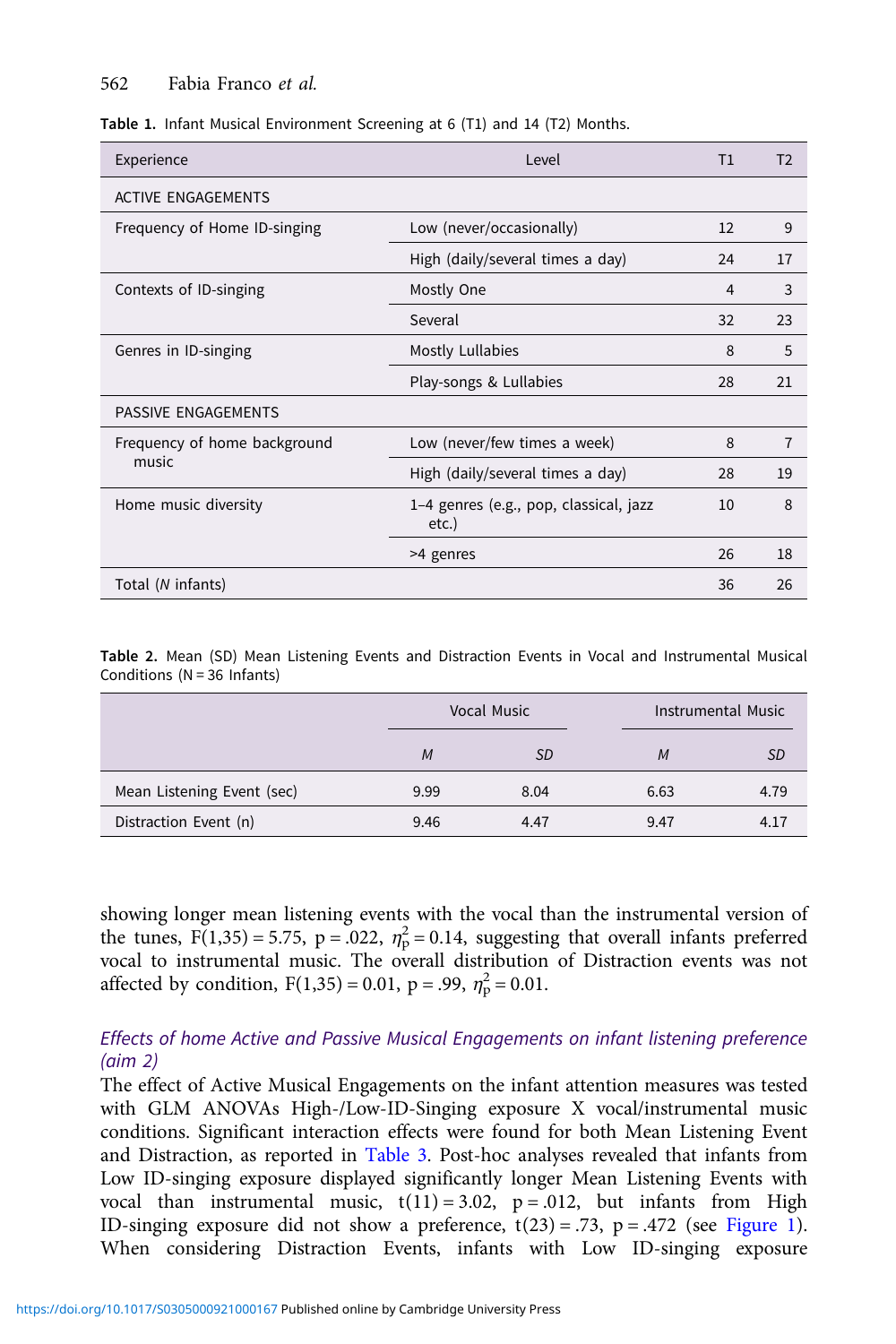|                            | Home Active Musical Engagement |                 |              | Music Type X Active Musical<br>Engagement |                  | Passive Musical Engagement |               | Music Type X Passive<br>Musical Engagement |      |                  |
|----------------------------|--------------------------------|-----------------|--------------|-------------------------------------------|------------------|----------------------------|---------------|--------------------------------------------|------|------------------|
|                            | Low-ID-Singing                 | High-ID-Singing | F<br>(1, 34) | p                                         | $\eta_{\rm p}^2$ | Low-Exposure               | High-Exposure | F<br>(1, 34)                               | P    | $\eta_{\rm p}^2$ |
| Mean Listening Event (sec) |                                |                 |              |                                           |                  |                            |               |                                            |      |                  |
| Vocal                      | 13.43 $(9.27)^a$               | 8.27(6.93)      | 6.12         | $-.019$                                   | 0.15             | 9.70(8.73)                 | 10.07 (8.00)  | .01                                        | .945 | 0.01             |
| Instrumental               | 5.49(2.28)                     | 7.20(5.61)      |              |                                           |                  | 6.52(2.40)                 | 6.66(5.32)    |                                            |      |                  |
| Distraction Event (n)      |                                |                 |              |                                           |                  |                            |               |                                            |      |                  |
| Vocal                      | 6.78(1.78)                     | 10.80 (4.83)    | 4.19         | .049                                      | 0.11             | 7.33(1.65)                 | 10.07 (4.85)  | 1.04                                       | .316 | 0.03             |
| Instrumental               | 9.25(3.56)                     | 9.58(4.52)      |              |                                           |                  | 9.03(3.66)                 | 9.59(4.36)    |                                            |      |                  |

<span id="page-11-0"></span>Table 3. Infant Attention in Vocal and Instrumental Conditions During the Preferential Listening Experiment at <sup>6</sup> months as <sup>a</sup> Function of Active (High vs. Low exposure to ID-singing) and Passive Musical Engagements (High vs. Low exposure to Background Music) (N <sup>=</sup> 36)

<sup>a</sup>M (SD). Significant results in bold.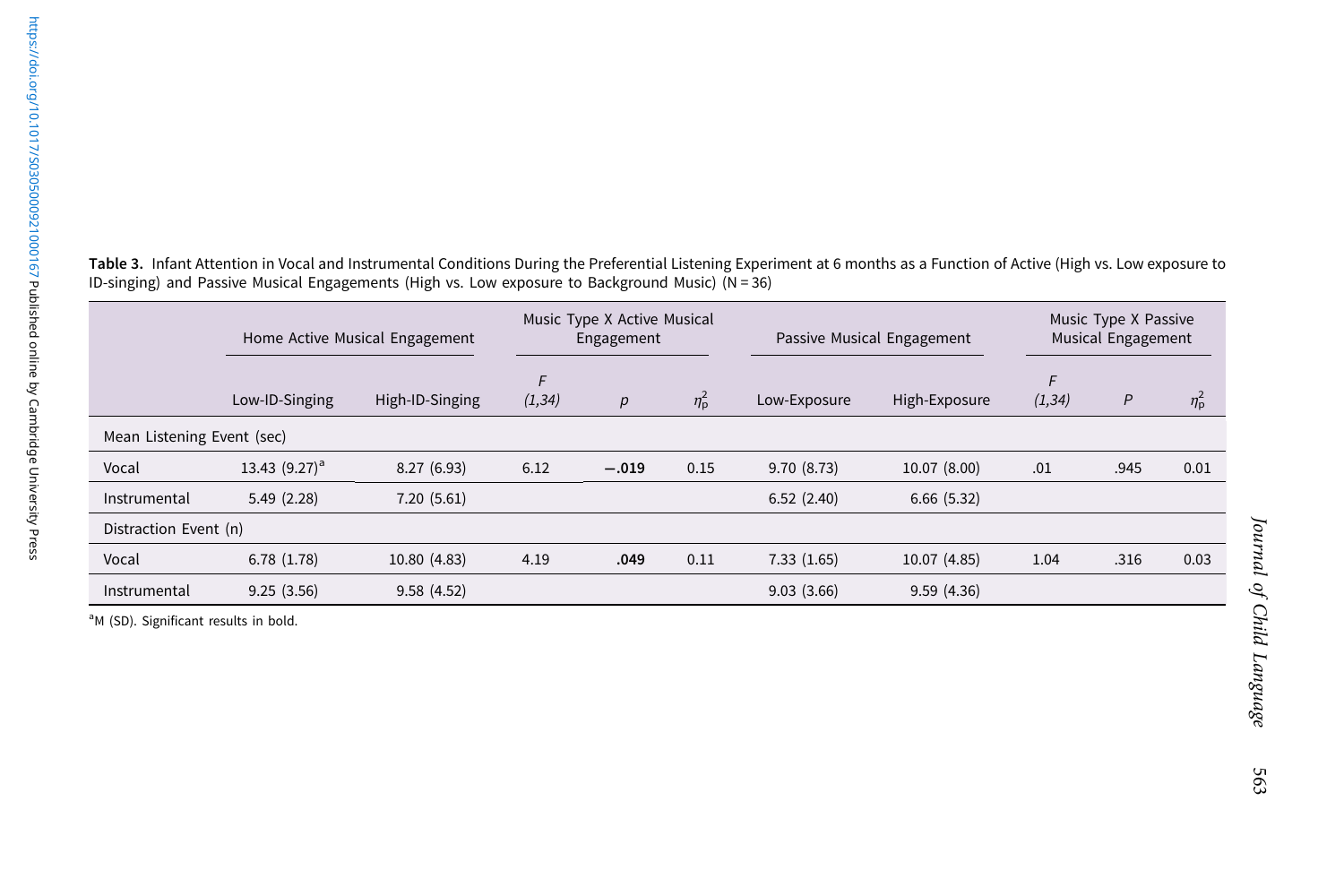<span id="page-12-0"></span>

Figure 1. Mean Listening Event (Sec) in Vocal and Instrumental Conditions During the Preferential Listening Experiment at 6 Months as a Function of Active Music Engagements (High vs. Low ID-Singing exposure) (N = 36). Note: Error bar = SEM.



Figure 2. Distraction Events (N) in Vocal and Instrumental Conditions During the Preferential Listening Experiment at 6 Months as a Function of Active Music Engagements (High vs. Low ID-Singing) exposure) (N = 36) Note: Error bar = SEM.

displayed a trend for higher levels of Distraction with instrumental than vocal music, t  $(11) = -2.10$ , p = .060, whereas infants with High ID-singing exposure showed no difference,  $t(23) = 1.08$ ,  $p = .290$ . As Figure 2 shows, infants from High ID-singing environment were more distracted than infants from Low ID-singing environment in vocal music conditions,  $t(32) = -3.62$ , p = .001 (see Figure 2).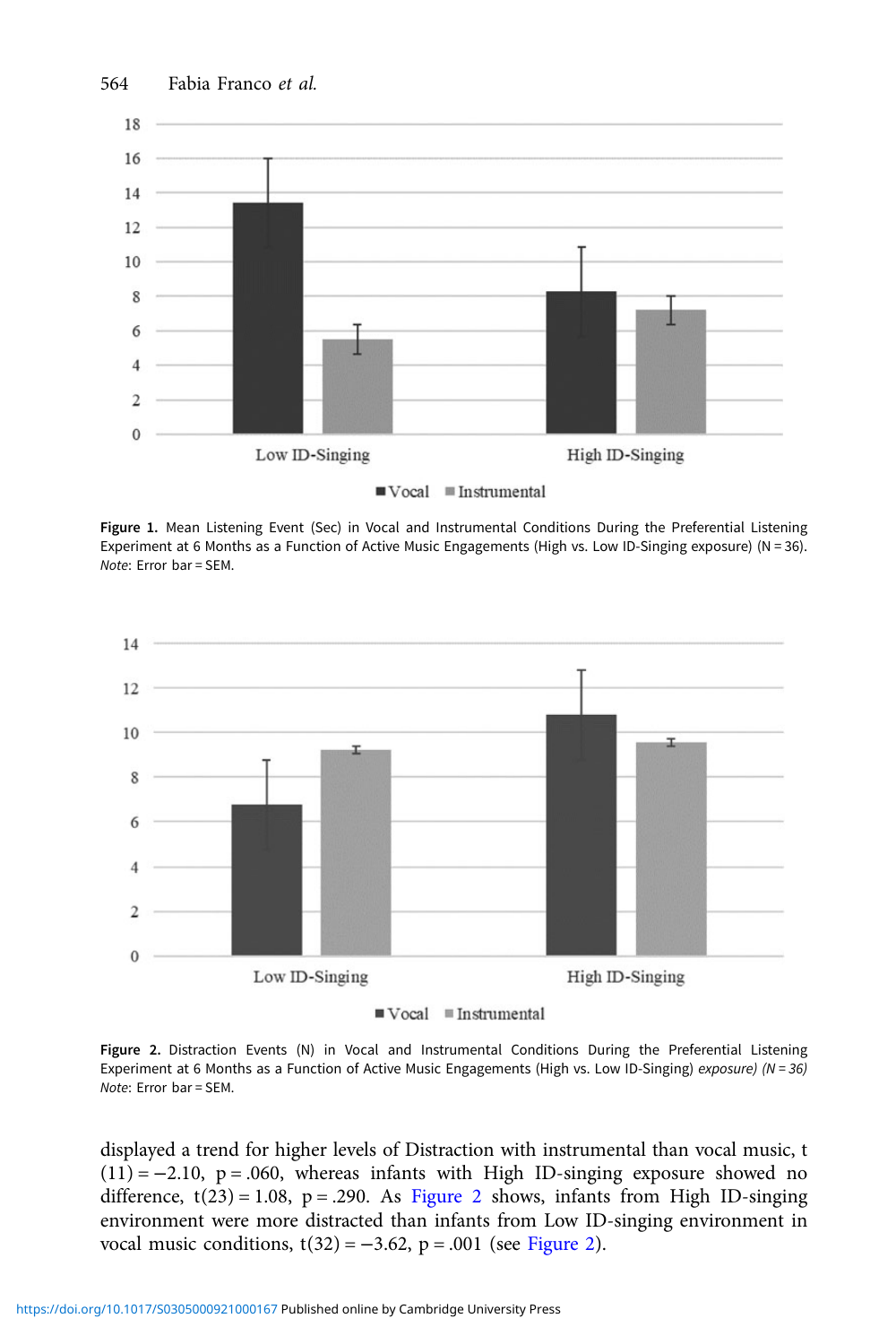There were no significant interaction effects of Passive Musical Engagements on the infant attention measures in the GLM ANOVA High-/Low Background Music exposure X vocal/instrumental music condition (see [Table 3](#page-11-0)).

In sum, early home musical experiences modulated infant attention measures only when they included active interactions involving ID-singing addressed to the infants, with infant overall preference for vocal over instrumental tunes being reduced by high levels of ID-singing in the first six months of life.

# Associations of infant attention to vocal/instrumental tunes at T1 with language development at T2 (Aim 3)

Correlational analyses investigated the relationships between the infant attention variables during the preferential listening experiment at T1, 6 months, and language development at T2, 14 months, as measured by receptive vocabulary (CDI-WC) (see Table 4). When considering the vocal condition, the observed negative association between Mean Listening Event and receptive vocabulary was non-significant, but the positive relationship found between the frequency of Distraction Events and CDI-WC was significant, indicating that the more distraction during the vocal music trials at 6 months, the higher the scores on language development in this CDI component at 14 months. None of the corresponding analyses in the instrumental music condition yielded any significant correlations, suggesting that attention to instrumental music was not specifically associated with CDI-WC at this age.

# Effects of home Active and Passive Musical Engagements at T1 on language development at T2 ( $n = 26$ ) (Aim 4)

The effect of High/Low Active Musical Engagements at T1 (6 months) on the CDI Word Comprehension score at T2 (14 months) was highly significant in the ANOVA, F(1,24) = 11.05, p = .003,  $\eta_p^2$  = 0.31. Infants with reported higher exposure to singing interactions in their daily lives during their first 6 months of life outperformed infants with lower ID-singing exposure on CDI-WC at 14 months: Low ID-singing group:  $M = 57.89$ , (SD = 57.63); High ID-singing group:  $M = 152.59$  $(SD = 74.59)$ .

| Condition    | Infant attention measure | CDI-WC          |
|--------------|--------------------------|-----------------|
| Vocal        | Mean Listening Event     | $-.26 (.201)^a$ |
|              | Distraction              | .55(.004)       |
| Instrumental | Mean Listening Event     | $.01$ $(.998)$  |
|              | Distraction              | .27(.178)       |

Table 4. Pearson's Correlations Between the Behavioural Measures of Infant Attention in the Preferential Listening Experiment at 6 Months and Language Development (CDI-WC) at 14 Months ( $N = 26$ ).

Notes. <sup>a</sup>r(p)

CDI-WC = Word Comprehension

The parallel ANOVA conducted to assess whether High/Low Passive Musical Engagements at T1 (6 months) had an impact on language development at T2 (14 months) also proved to be significant,  $F(1,24) = 4.77$ ,  $p = .039$ ,  $\eta_p^2 = 0.17$ . Infants with lower exposure to background music displayed smaller receptive vocabularies (CDI-WC) than infants for whom exposure to background music was part of their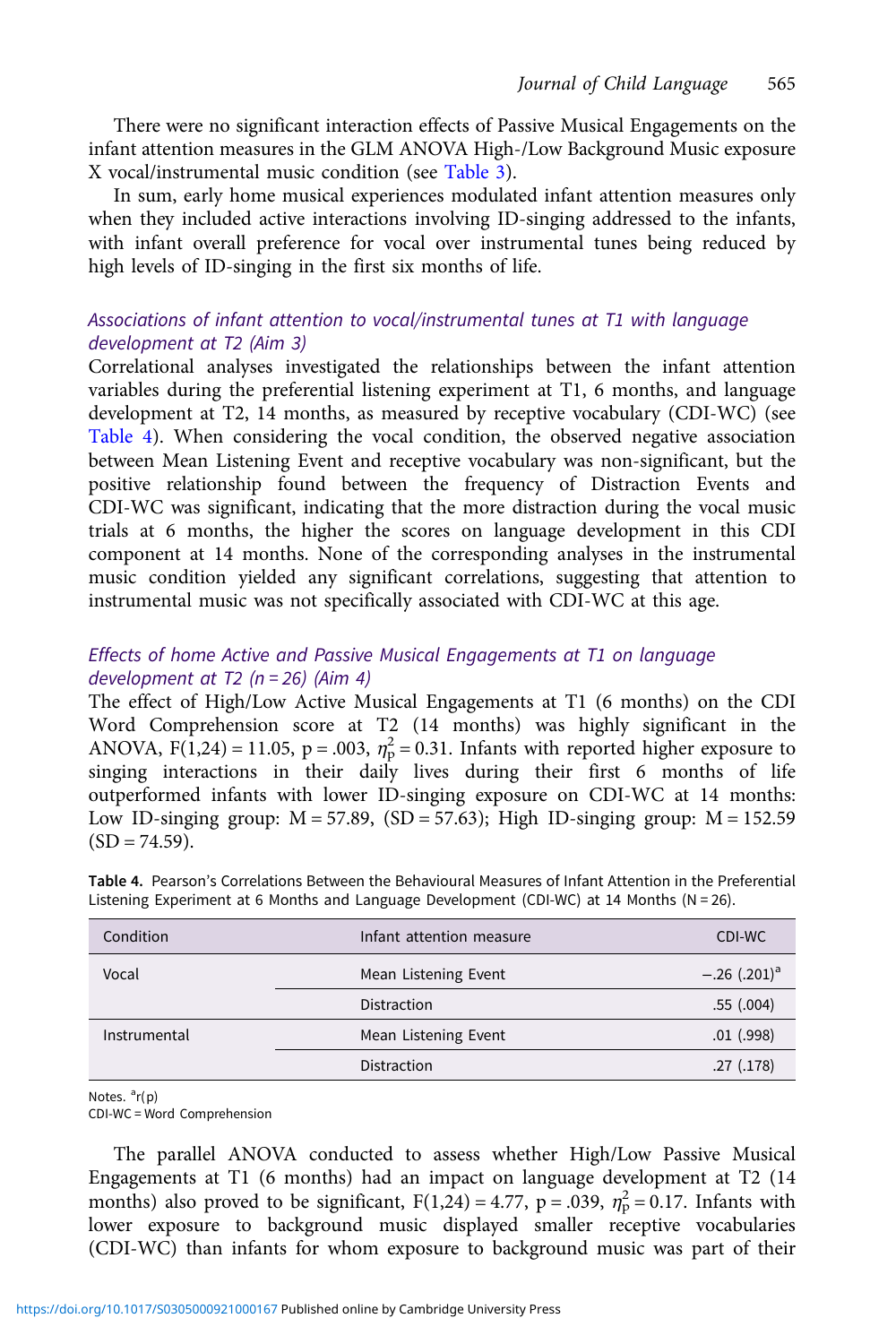everyday life at T1: Low exposure to Background Music:  $M = 66.00$  (SD = 63.52); High exposure to Background Music:  $M = 139.63$  (SD = 80.10).

In sum, higher levels of both Active and Passive Musical Engagements in the home environment reported at 6 months facilitated, respectively, nearly threefold and twofold gains in infants' language development as measured by receptive vocabulary at 14 months.

## Assessment of indirect relationships

These analyses were conducted as proof of concept, in order to elucidate the relationships underlying the variables considered in this study, i.e., home musical environment, infants' attending to different musical forms at 6 months and language outcome at 14 months. Mediation and moderation models were used to test indirect and interaction effects between some variables that yielded consistent and significant associations in the analyses presented above.

## Active Musical Engagement, infant attending to song and language development

Infants from high ID-singing exposure environments displayed significantly more distraction during Vocal tracks at 6 months and better vocabularies at 14 months than their peers from low-ID-singing exposure environments (see above): hence, Distraction Events was tested as mediator between Active Musical Engagements at T1 (High vs Low ID-singing exposure) and infants' receptive vocabulary (CDI-WC) at T2. The bootstrapping method developed by Preacher and Hayes ([2008](#page-24-0)) with 5000 replications was used in this mediation analysis. Both direct  $(B = 66.94, SE = 29.55,$ 95% CI = 5.81−128.1) and, specifically of interest here, indirect effects of home Active Musical Engagements on children's CDI-WC score were significant  $(B = 27.75,$  $SE = 13.08$ , 95%  $CI = 6.72 - 57.43$ ). The indirect effect suggests that Active Musical Engagements at T1 additionally affected receptive vocabulary at T2 indirectly through infant listening patterns (Distraction Events here) at T1, see [Figure 3.](#page-15-0)

# Active Musical Engagement, maternal sensitivity (Pcera) and language development

Maternal sensitivity was associated with higher levels of home musical interactions at 6 months (see results above). A moderation analysis was conducted using maternal PCERA total mean score as a moderator of the association between Active Musical Engagements (high/low ID-singing) and language development at 14 months (CDI-WC score).

The moderation model explained 44% of variance,  $F_{(3,17)} = 4.54$ , p = .016. However, the interaction of high/low exposure to ID-singing X PCERA score effect was nonsignificant ( $\beta$ = -.05, p = .83). This means that maternal sensitivity as measured by PCERA total mean score did not moderate the effect of Active Musical Engagements on infant receptive vocabulary (CDI-WC).

#### Passive Musical Engagement

The results for Passive Musical Engagement using mediation and moderation models paralleling those conducted for Active Musical Engagements supported a more tenuous relationship between early exposure to background music and receptive vocabulary at 14 months. The mediation model using Distraction Events as mediator between Passive Musical Engagements at T1 (High vs Low exposure to background music) and infants' receptive vocabulary (CDI-WC) at T2 showed only one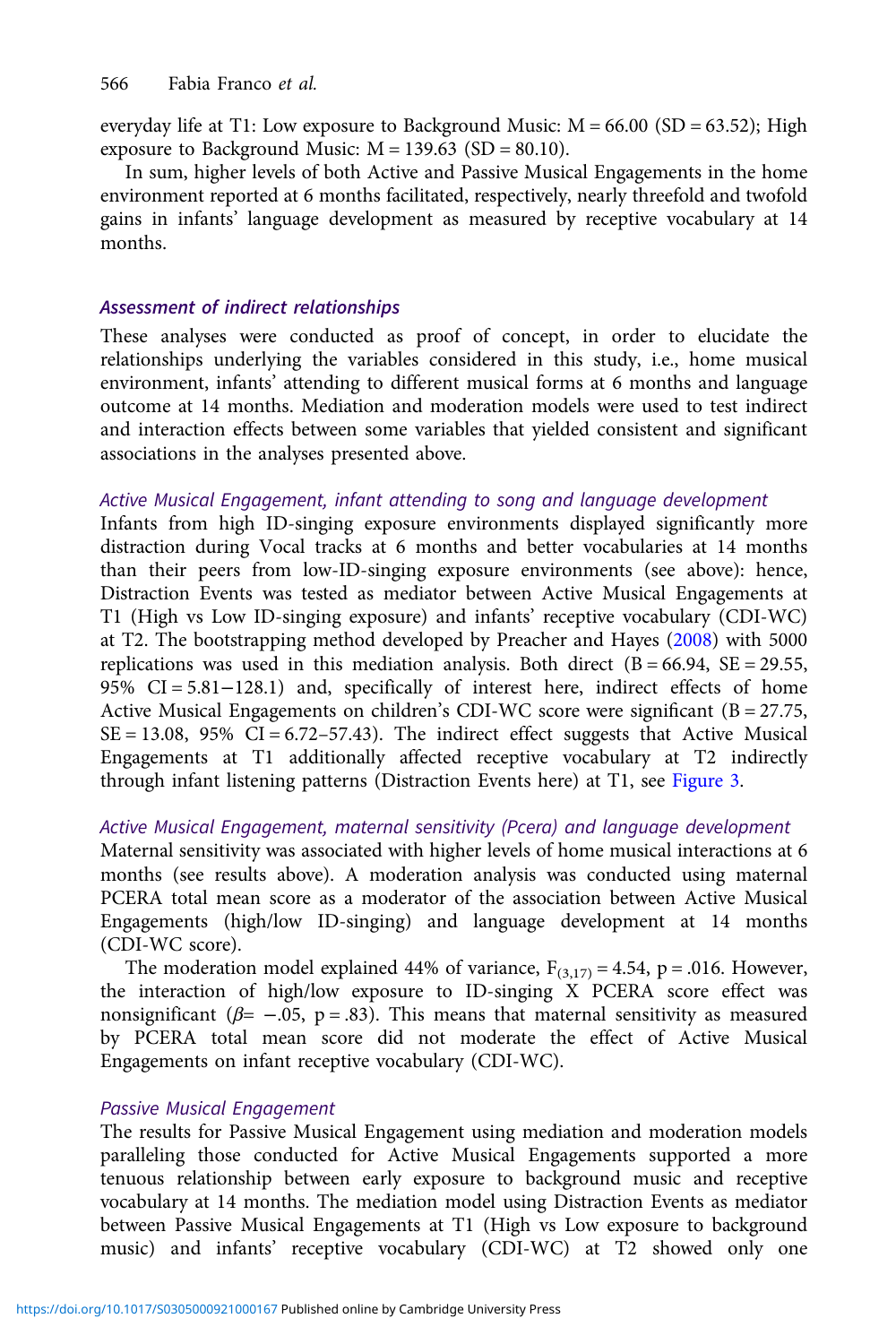<span id="page-15-0"></span>

Figure 3. Mediation Model Including Direct and Indirect Effects of Active Musical Engagements and Patterns of Infant Attention to Sound at 6 Months (T1) on Word Comprehensionat 14 Months (T2). Standardized Regression Coefficients are Reported in the Figure  $*_{p}$  < .05.

significant indirect effect, suggesting that any effects on receptive vocabulary were mediated by infant attentional measures. These results are reported in the Supplementary Materials (Supplementary Materials), together with the nonsignificant moderation model concerning maternal sensitivity (PCERA score).

## Discussion

The aim of the present study was three-fold, addressing questions concerning (1) 6-month-old infants' attention to sung vs. instrumental versions of tunes, (2) the potential influence of the informal home musical experience at the same age (namely, parent-reported exposure to ID-singing and background music), and (3) the relationship of these early measures to language development at 14 months. Additionally, tests of indirect effects between the relevant variables were made, as a proof of concept for future investigations.

The present study found that when keeping music structural properties constant, 6-month-old infants remained continuously engaged for longer with vocal than instrumental versions of 'happy' music tracks. One important contributing factor to this finding may be that, in early development, the human voice is a most attention-grabbing and -holding type of stimulus (Vouloumanos & Werker, [2007](#page-25-0)): hence, when comparing our stimuli, infants' attention was more attracted by the human voice (present in the vocal but not in the instrumental tracks). Furthermore, our results are compatible with both infant studies that highlighted a preference for ID-song over ID-speech (two forms of ID-vocal communication: Nakata & Trehub, [2004](#page-23-0); Tsang et al., [2017\)](#page-25-0), and Ilari and Sundara's ([2009\)](#page-23-0) study, which revealed a preference for song without rather than with instrumental accompaniment. However, the present experiment allows us to further show that 6-month-old infants' attention is attracted specifically by song – that is, a rich combination of speech sounds with musical structure – not just by the musical form. If the superiority effect found in the above studies comparing ID-speech and ID-song were due to the musical aspect per se (absent in the former but present in the latter), we should not observe an overall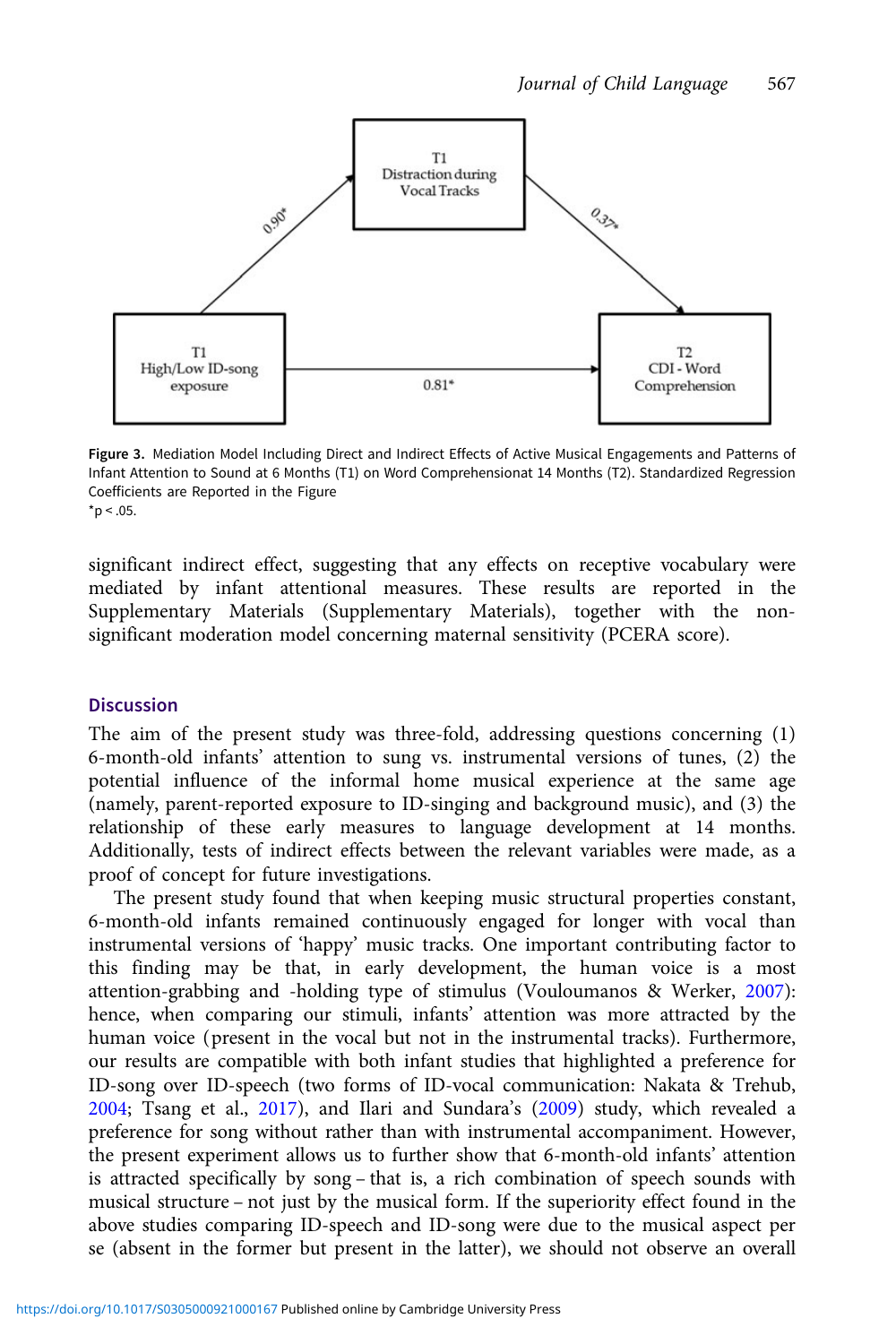preference for vocal over instrumental music in our study, since the musical aspect was identical in our stimuli. We also overcame the possibility that simple complexity factors may explain the preference found in Ilari and Sundara [\(2009](#page-23-0)) for song without accompaniment (simpler) over song with accompaniment (more complex), by using vocal and instrumental tracks of equivalent level of complexity and novelty.

Our results suggest that song (voice + speech + music) is a uniquely attractive communicative form for infants. Although ID-singing presents specific adjustments along the ID-register characteristics, some important differences from ID-speech occur too: namely, pitch stability and the organization around a regular beat occurring with singing. While neither of these features is needed or typical of ID-speech (Falk, [2007](#page-22-0)), previous studies with adults and children (Schön et al., [2008\)](#page-24-0) have also speculated that isochrony (Ravignani & Madison, [2017\)](#page-24-0) may support attention and, hence, facilitate learning in song compared to speech. It is likely that song's regular pulse assists the building of infant expectations, engagement and stream-segmentation, while pitch stability may help the infant to identify phonetic regularities. Therefore, an association between song and language development may be expected.

However, the results revealed a more nuanced picture, as infants' inclination to listen to songs rather than instrumental versions of the same tunes was influenced by their experience with music. Babies growing up in families reporting very high levels of informal musical interactions in the home appeared to be less pervasively fascinated by the experiment songs, with some individual infants actually displaying more interest for instrumental tracks. Conversely, babies from families reporting low levels of musical engagements at home consistently showed a preference for songs and less distraction with vocal than instrumental music. Thus, the results suggest that environmental influences are already shaping infant attention as observed in the laboratory, in a direction that may be tentatively interpreted as capturing some novelty effect (vs. lack of). Whilst songs attract all infants' attention and appear to be an appealing communicative device, a low level of exposure to this experience did accentuate this preference in the laboratory setting, whereas a high level of exposure attenuated it. In other words, infants from highly musical families were interested also in other musical forms besides the general preference for song shared with their peers from less musical environments. It is also a possibility that the higher levels of distractability observed during the songs in infants from musically active environments suggests that they were expecting to interact in some way during the experiment, since singing interactions were part of their everyday life.

This novel environmental effect corroborates recent suggestions that early musical exchanges including ID-singing would play an important role in the development of communication (Falk, Fasolo, Genovese, Romero-Lauro & Franco, [2021;](#page-22-0) Politimou et al., [2019;](#page-24-0) Schaal, Politimou, Franco, Stewart & Müllensiefen, [2020\)](#page-24-0) and merits further investigation, particularly in consideration of their longitudinal effects on language development found in the present study. The follow-up at 14 months revealed a strong association between exposure to reported high levels of musical interactions in the first 6 months of life and superior gains in early receptive vocabulary (CDI-WC). These results are important: since receptive vocabulary at this age is a key predictor of developments in productive language – hence, paving the way to better outcomes in early language acquisition (Tsao, Liu & Kuhl, [2004](#page-25-0); Kuhl, Ramírez, Bosseler, Lin & Imada, [2014](#page-23-0)).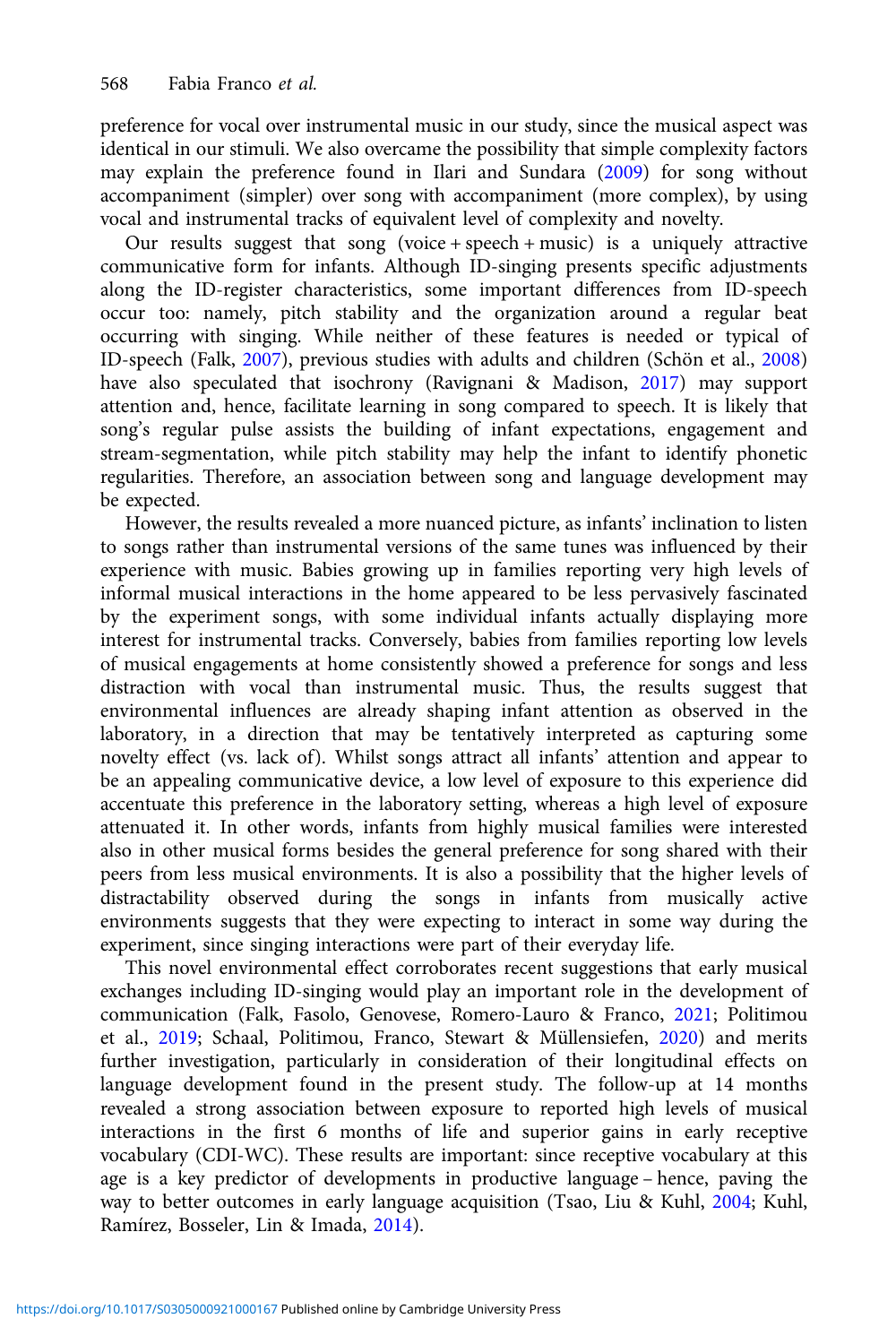Interestingly, this relationship was reflected indirectly in the infant preferential listening experiment: for example, infants from high-music families showed an equal amount of distraction events in song and instrumental tracks in the lab at 6 months (this acoustic form, song, being largely familiar to them) while displaying better language development outcomes in their second year. Conversely, infants from low-music families were those who were most attracted by songs in the laboratory at 6 months (having less home experience of this highly attractive acoustical form) and also displayed lower levels of language development in the second year. Collectively, these findings might tap into speed of speech processing: infants who can decode relatively quickly have shorter mean listening, higher distraction and better subsequent receptive vocabulary (cf. Fernald et al., [2006](#page-22-0)). This means that early informal musical experiences in the home shape infant attention to sound, and that the cumulative experiences associated with them predict developmental outcomes. It also suggests that laboratory measures taken at only one point in development, without family context nor longitudinal perspective, may reveal only one part of the developmental story and its significance. Indeed, recent paradigmatic shifts point in the direction of multiple cues, longitudinal work and cooperative effort in the establishment of causal patterns affecting development (Byers-Heinlein, Tsui, Bergmann, Black, Brown, Carbajal, Durrant, Fennell, Fiévet, Frank, Gampe, Gervain, Gonzalez-Gomez, Hamlin, Havron, Hernik, Kerr, Killam, Klassen, Kosie, Kovács, Lew-Williams, Liu, Marino, Mastroberardino, Mateu, Noble, Orena, Polka, Potter, Singh, Soderstrom, Sundara, Waddell, Werker & Wermelinger, [in press](#page-21-0); Cristia et al., [2014](#page-21-0); ManyBabies Consortium, [2020](#page-23-0)). Our results on infant engagement/distraction during the experimental conditions would have been puzzling without the longitudinal measure of language development, in their showing more distractability during song when the infants had a rich musical experience at home. The results of the follow-up allow us to interpret the earlier measures as potentially indicative of developmental advance, contrary to what one might have expected at the outset.

The strong association found between musical experience in the home and early language development was further examined by separating active engagements (with a specific focus on singing with the infant) from passive engagements (e.g., exposing the infant to a variety of background music). In a nutshell, active engagements revealed more extensive effects than passive exposure (cf. Gerry et al., [2012,](#page-23-0) for similar trends in developmental measures as a result of structured infant group activities). Specifically, high levels of ID-singing exposure appeared both directly and indirectly (mediated by infant preferences to sound types) associated with better developmental outcomes in receptive vocabulary, whereas high levels of passive engagements (exposure to background music) only displayed one significant direct relationship – namely, with higher scores in CDI-word comprehension at 14 months – compared to families with low levels of passive musical exposure, and no mediated effects. The contribution of background music towards the development of infant receptive vocabulary may be underpinned by statistical learning mechanisms based on repeated exposure to transitional probabilities in verbal and melodic aspects occurring in songs (Thiessen & Saffran, [2009](#page-24-0)). This mechanism, however, is vulnerable to interfering attentional demands, which lead to poorer performance (Toro, Sinnett & Soto-Faraco, [2005](#page-24-0)). In the home environment, differently from active musical interactions, background music may co-occur with other possibly competing joint or independent activities for parent and infant.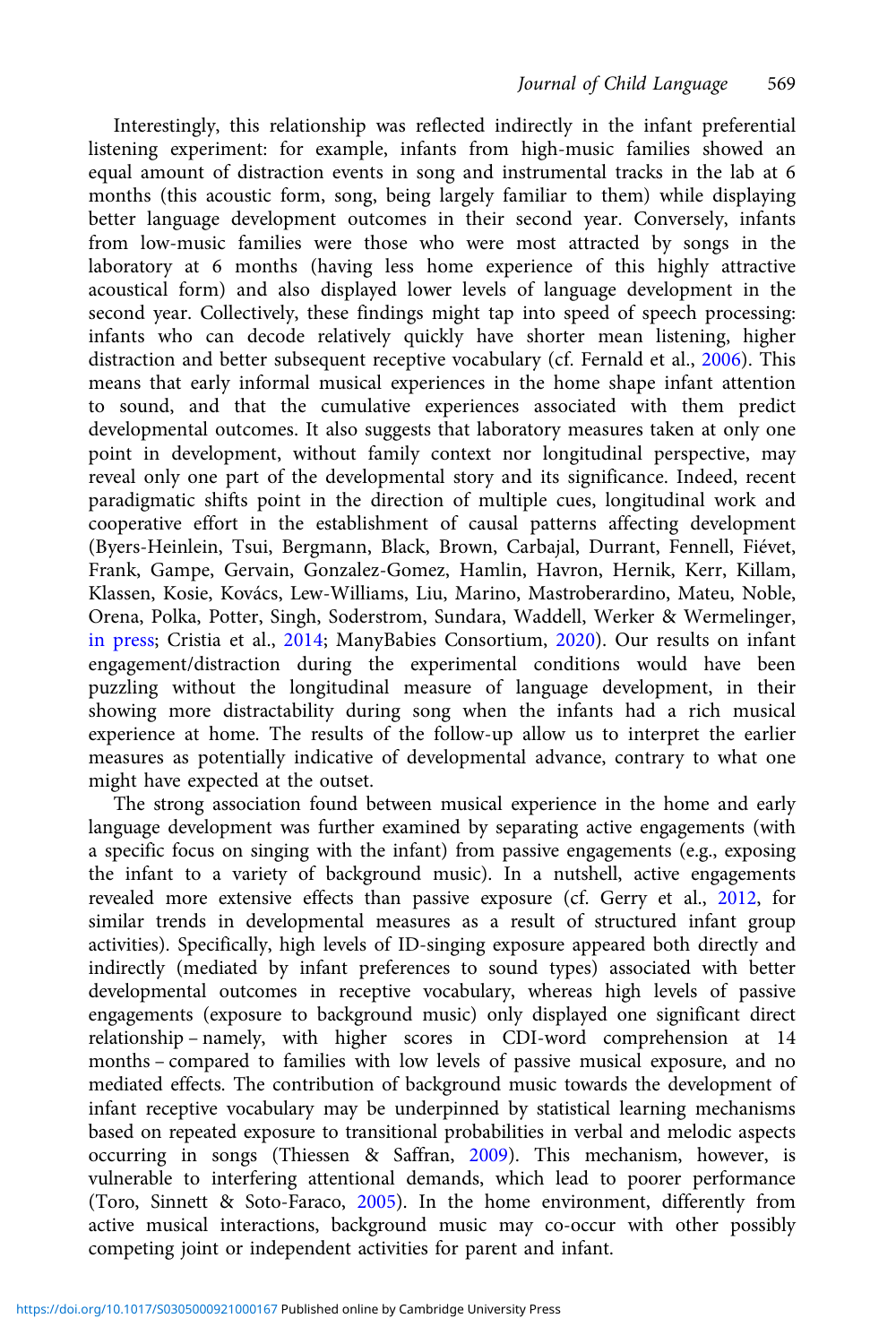The more prominent effect of active musical engagements for gains in early language development may be associated to a number of factors, which future research will need to address. Schön et al. ([2008](#page-24-0)) found that adults' and children's ability to segment 'words' out of an artificial language sound stream was superior in a musical condition (in which speech units were coupled to pitches) than to a condition with flat speech (i.e., no coupling between speech-units and pitches). Schön et al. [\(2008\)](#page-24-0) suggested that the musical condition presented enriched material to learn from (see also Ma et al., [2019\)](#page-23-0) and, when generalising to more naturalistic musical contexts, would present the learner with a more predictable sound stream based on a regular beat. In interactions with infants, singing is typically associated with positive affect (Corbeil et al., [2013](#page-21-0); Trainor & Desjardins, [2002](#page-25-0)), and, hence, it includes a motivational aspect. In extending such speculations to the results of the present study, a first consideration is that singing with infants is often associated with motor activities (e.g., bouncing the baby on the knees): hence, promoting inter-sensory redundancy that facilitates learning (Bahrick & Lickliter, [2014](#page-21-0)), exploiting auditory-vestibular or –tactile abilities that are available in young infants (Phillips-Silver & Trainor, [2005\)](#page-24-0). A second advantage of ID-singing is its documented association with emotion regulation in infants (Shenfield et al., [2003\)](#page-24-0) and neurovisceral integration (Van Puyvelde et al., [2013;](#page-25-0) [2014](#page-25-0)), which may optimise the infant's learning opportunities. Furthermore, there is evidence that direct interaction has superior effects on infant learning compared to passive exposure. Kuhl, Tsao and Liu ([2003](#page-23-0)) showed that post-phonetic narrowing infants learned aspects of a new language (Mandarin) when interacting with a real person but not when exposed to a televised display of the Mandarin speaker or simply audio-recordings.

Besides contingent adult scaffolding (Elsabbagh et al., [2013](#page-22-0)) and opportunities for mutual and joint attention, active musical engagements between parents and infants may benefit from [i] the entrainment to one another via the musical beat (Cirelli, Trehub & Trainor, [2018;](#page-21-0) Cirelli & Trehub, [2018](#page-21-0)), which may give infants facilitated access to embodied aspects (e.g., breathing for vocalising), and [ii] what has been described in vocal exchanges as 'tonal synchrony' (i.e., the spontaneous falling of infant-mother vocalizations into tonally related musical intervals; Van Puyvelde et al., [2010](#page-25-0); Van Puyvelde et al., [2015\)](#page-25-0). Thus, songs may facilitate vocal imitation and speech segmentation, an ability that by 12 months predicts later language development at 2 and 4–6 years (Newman, Ratner, Jusczyk, Jusczyk & Dow, [2006\)](#page-23-0). In the present study an analysis directly comparing active and passive musical engagements would have caused an unacceptable drop in statistical power also due to uneven numerosity in the relevant groups (e.g., only 2/24 parents with high ID-singing score reported to play background music very infrequently). However, based on our preliminary results, future studies with larger samples could pre-screen parents to test whether the effects of reported active and passive musical engagements on infant measures have independent or complementary effects.

It is possible that the effects found on attentional measures at 6 months and receptive vocabulary at 14 months may be explained by other factors (uncontrolled in this study), rather than frequency and type of early home musical interactions with infants. In this regard there could be a factor underlying both aspects and explaining the results. Maternal variables were considered as one of such potential influences, but maternal education and demographic characteristics (including the overall level of formal musicianship in the sample) were similar in high/low musical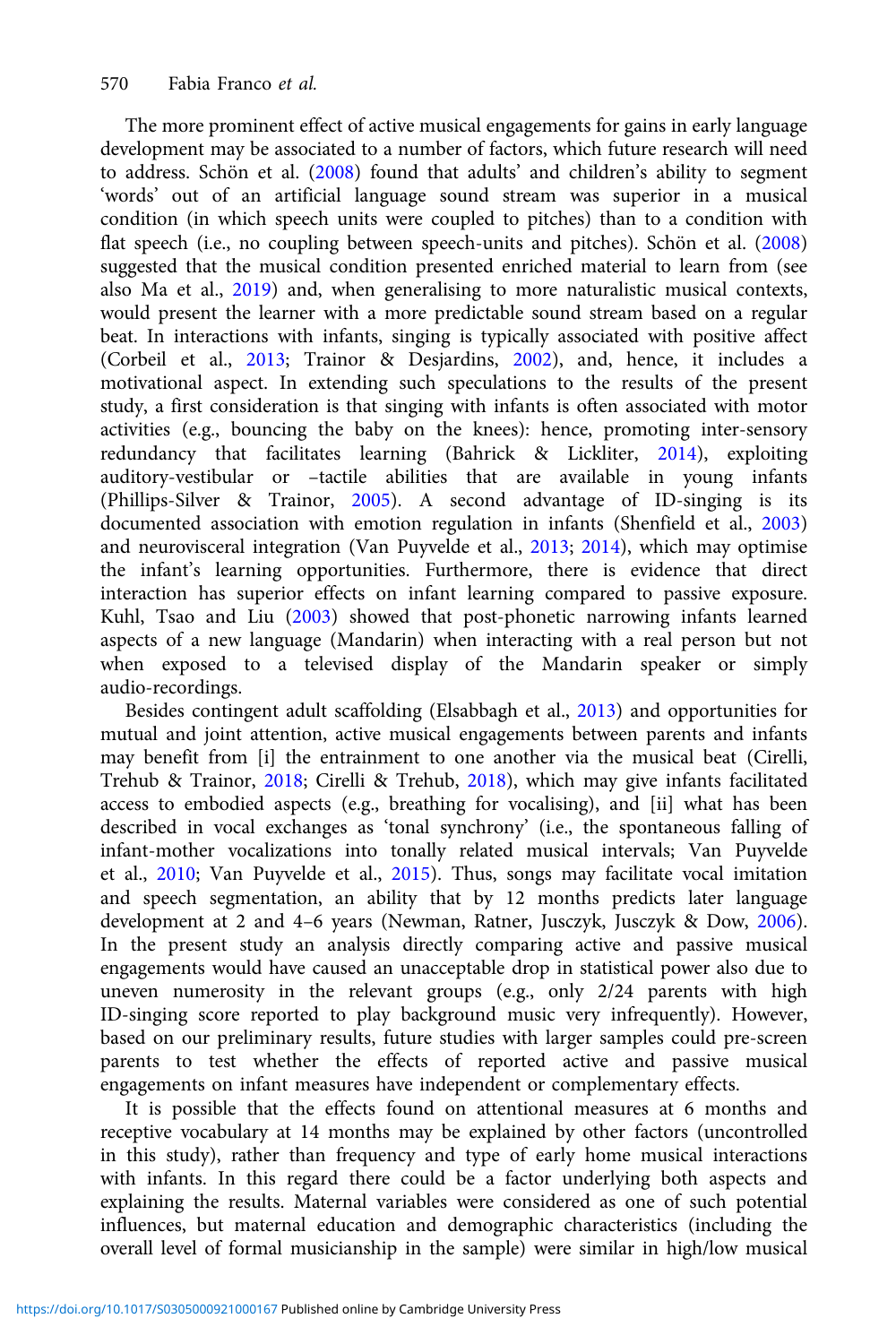families. PCERA sensitivity scores were higher in both groups with higher active and higher passive musical exposure, compared to low levels of home musical activities. This may be interpreted as parents with higher sensitivity scores being indeed more 'in tune' with their infants: hence, selecting activities that infants are known to like (e.g., ID-singing; Tsang et al., [2017](#page-25-0)). However, across the whole sample PCERA scores were in the higher range of positivity. Possibly for this reason, maternal sensitivity did not moderate the relationship of active and passive musical engagements with infant language development. These results suggest that the influence of home musical interactions on shaping infant attention to sound and language outcomes are relatively independent form social influences per se, and cannot be explained by factors such as maternal sensitivity. In spite of substantial differences in the studies, the results of the present research are strikingly consistent with Weisleder and Fernald ([2013\)](#page-25-0), who were able to show that in a demographically homogeneous low-SES sample, toddlers whose mothers offered a larger and richer ID-speech input displayed superior language development measures compared with infants who experienced less speech directed to them. This effect was mediated by infants' language processing efficiency, and overheard speech did not have the same effect.

The present study had limitations, which need to be addressed by further, more controlled investigations. Firstly, we have used two measures of engagement with sound in the vocal/instrumental experiment: duration of a mean listening event (orientation to the sound source) and number of distraction events (look-aways from sound source), aiming to capture sustained attention instead of general exposure time as in the more conventional measure of total fixation time as a proxy for total listening. While this choice may make it more difficult to directly compare results from this experiment with other studies, we hope to stimulate some methodological exploration directly comparing these two measures (mean duration of continuous listening event vs total fixation time) in a variety of paradigms, in order to identify their strengths and weaknesses. Secondly, participants in our sample were relatively highly educated: hence, the lack of maternal education effects may not hold when having a much more diverse sample. Similarly, all our participants scored relatively high for sensitivity as measured by PCERA: hence, limiting the generalizability of the results concerning maternal variables. However, it could be argued that given the relatively small size of this socially homogeneous sample, the absence of large differences in education and sensitivity may support the view that any effects observed are actually due to variables other than demographic features, particularly when considering the longitudinal design employed (measuring the same families when the infants were 6 and 14 months). Besides controlling for levels of informal home musical interactions, future studies would be strengthened by quantified online measures of ID-speech such as those used by Weisleder and Fernald ([2013](#page-25-0)), in order to evaluate the independence (or otherwise) of musical input from speech input. It is possible that individual differences in the amount of speech and singing directed to infants, or the amount of interactions and singing directed to infants would covary. However, it is also possible that individual differences in the amount of singing to infants are independent from the amount of speech or, say, book reading (Dunst, Simkus & Hamby, [2012b\)](#page-21-0), and may operate as protecting factors for language development in some scenarios. This is an empirical question for future studies to test. At present this involves a technological challenge, i.e., using LENA technology (see Wang, Williams, Dilley & Houston, [2020](#page-25-0), for a recent review). Based on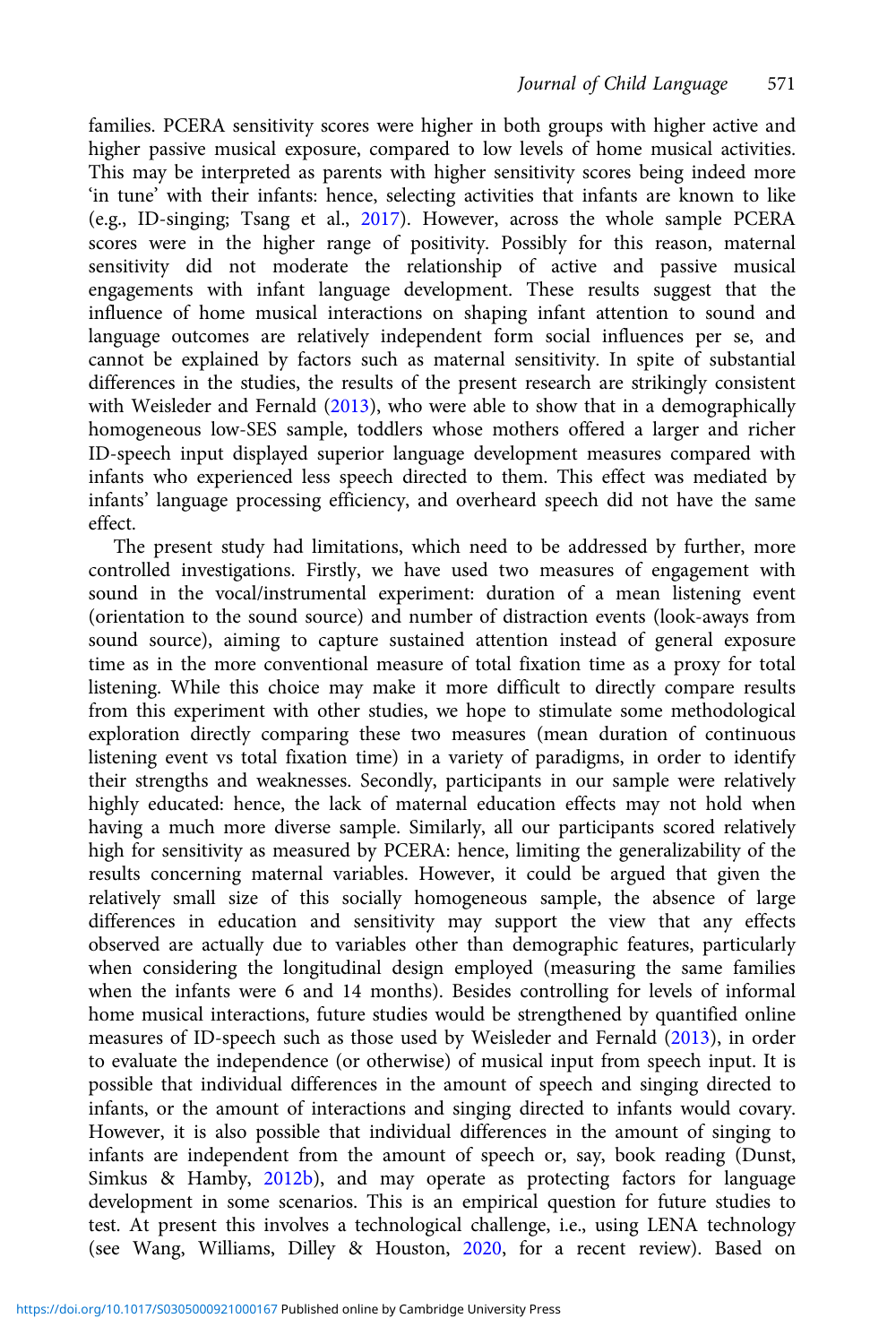unobtrusive continuous sound recordings of an infant's interactions over multiple days, LENA allows researchers to have automatic counts of speech directed to infants. However, tracking musical interactions along a day in the life of an infant has still to be coded off-line.

The type of informal musical experience gained by infants at home was introduced in the study as a potential factor affecting infant attention to musical sound. At the time of designing the study there was no information in the literature about possible effects of this type of experience in infancy, and a tool with good psychometric properties to measure this effect was not available. Although our questionnaire did not provide a proper score, and the two subgroups identified (high/low levels of home musical activities) do not have the same numerosity, the results of this study are consistent with a substantial body of literature showing that, at later ages, musical training facilitates cognitive and language development (among others, Degé & Schwarzer, [2011;](#page-21-0) François et al., [2012;](#page-22-0) Moreno et al., [2011](#page-23-0); Politimou et al., [2019](#page-24-0); Strait, Parbery-Clark, Hittner & Kraus, [2012\)](#page-24-0) and attendance to organised musical sessions in infancy enhances musical and social abilities (Gerry et al., [2012](#page-23-0)) as well as neural processing of speech and music (Zhao & Kuhl, [2016](#page-25-0)). Some evidence is also emerging, which shows that at 2–3 years of age shared musical activities between parents and children are associated with more mature neural processing of structural aspects of auditory stimuli (Putkinen, Tervaniemi & Huotilainen, [2013](#page-24-0)) and predict children's language, attention, arithmetic and social abilities two years later (Williams, Barrett, Welch, Abad & Broughton, [2015](#page-25-0)). Although extremely interesting, these two studies did not consider the beginning of the developmental path, and the assessment of the home musical engagements is based, respectively, on six and one items. In this respect, the present study is one of the first to show a relationship between infant exposure to home music (ID-singing in particular) and infant attention to sound and preferences at 6 months with early language development in the second year of life (see also Schaal et al., [2020](#page-24-0)).

The results of the present study identify a need for longitudinal investigations with larger samples in order to study more in depth the effect of early musical interactions on language development, also including online measures of linguistic input. New tools with reliable psychometric properties are needed to measure home musical engagements and are just beginning to appear (Politimou, Stewart, Müllensiefen & Franco, [2018\)](#page-24-0), as have new frameworks for studying complex developmental relationships, e.g., the ManyBabies approach (Byers-Heinlein et al., [in press;](#page-21-0) ManyBabies Consortium, [2020\)](#page-23-0).

This research is important because we know from robust literature that advantages or disadvantages in early language development have major cascading effects on language acquisition and school readiness (e.g., Fernald et al., [2013](#page-22-0)). Research-based practice of musical interactions may represent an integrative activity to propose as parenting support in challenging contexts, early education, and with groups considered at risk or vulnerable for language development. An increase of early musical interactions may possibly act as a protecting factor in contexts of linguistic disadvantage, or facilitate language development in more challenging (e.g., bilingual) learning environments.

Acknowledgements. This article is dedicated to the memory of our collaborator, mentor and friend Laura D'Odorico who had enthusiastically embraced this new line of research but, sadly, passed away before seeing the end of this study. We would like to thank Joel S. Swaine for composing the music, Emily Weiss who provided the vocals, Prof. Germano Rossi for statistical consultation and Dr James Demetre for reading and commenting on the final manuscript. Special thanks to all the nurseries, children and families who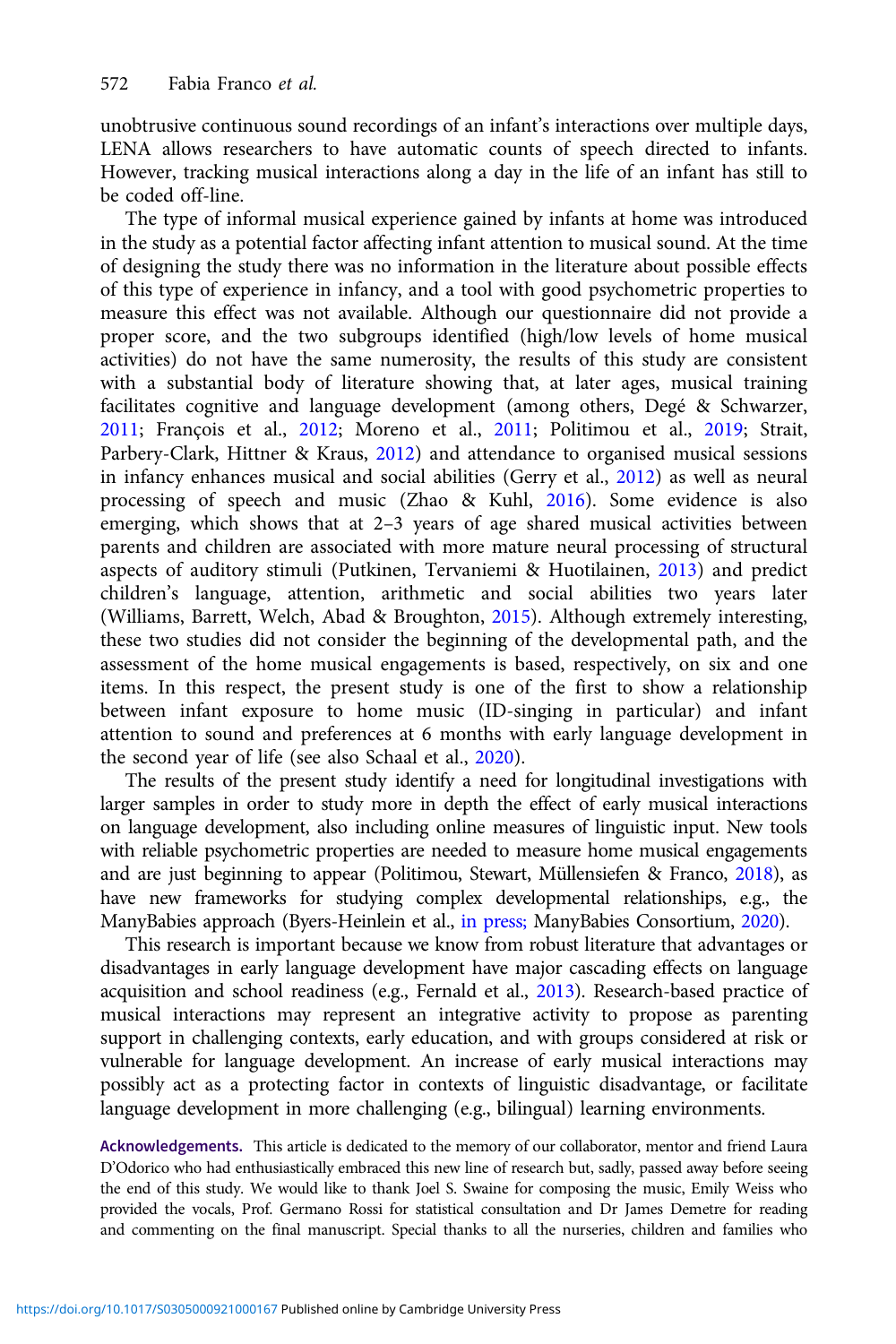<span id="page-21-0"></span>have participated in the research. Responsibilities: Conception and design: FF; Implementation: FF and MF; data collection: IK; supervision data collection: MF; data analysis: FF, MS, CS, MF; preparation of first draft: FF; writing of paper: FF, MS, CS, IK; final manuscript revision: FF, MS, CS, MF.

Supplementary Material. For supplementary material accompanying this paper, visit [http://dx.doi.org/](http://dx.doi.org/10.1017/S0305000921000167) [10.1017/S0305000921000167](http://dx.doi.org/10.1017/S0305000921000167)

#### References

- Abu-Zhaya, R., Seidl, A., & Cristia, A. (2017). Multimodal infant-directed communication: How caregivers combine tactile and linguistic cues. Journal of Child Language, 44(5), 1088–1116.
- Bahrick, L. E., & Lickliter, R. (2014). Learning to attend selectively: The dual role of intersensory redundancy. Current Directions in Psychological Science, 23(6), 414-420.
- Bortfeld, H., Morgan, J. L., Golinkoff, R. M., & Rathbun, K. (2005). Mommy and me: Familiar names help launch babies into speech-stream segmentation. Psychological Science, 16(4), 298–304.
- Bainbridge, C., Youngers, J., Bertolo, M., Atwood, S., Lopez, K., Xing, F., & Mehr, S. (2021). Infants relax in response to unfamiliar foreign lullabies. Nature Human Behaviour, 5, 256–264, [https://doi.](https://doi.org/10.1038/s41562-020-00963-z) [org/10.1038/s41562-020-00963-z](https://doi.org/10.1038/s41562-020-00963-z)
- Byers-Heinlein, K., Tsui, A. S. M., Bergmann, C., Black, A., Brown, A., Carbajal, M. J., Durrant, S., Fennell, C. T., Fiévet, A.-C., Frank, M. C., Gampe, A., Gervain, J., Gonzalez-Gomez, N., Hamlin, J. K., Havron, N., Hernik, M., Kerr, S., Killam, H., Klassen, K., Kosie, J. E., Kovács, A. M., Lew-Williams, C., Liu, L., Marino, C., Mastroberardino, M., Mateu, V., Noble, C., Orena, A. J., Polka, L., Potter, C. E., Singh, L., Soderstrom, M., Sundara, M., Waddell, C., Werker, J., & Wermelinger, S. (in press). A multi-lab study of bilingual infants: Exploring the preference for infant-directed speech. Advances in Methods and Practices in Psychological Science.
- Caselli, M. C., & Casadio, P. (1995). Il primo vocabolario del bambino: guida all'uso del questionario MacArthur per la valutazione della comunicazione e del linguaggio nei primi anni di vita (Vol. 5). Franco Angeli.
- Cirelli, L. K., Jurewicz, Z. B., & Trehub, S. E. (2019). Effects of maternal singing style on mother–infant arousal and behavior. Journal of Cognitive Neuroscience, 1–8.
- Cirelli, L. K., & Trehub, S. E. (2018). Infants help singers of familiar songs. Music & Science, 1, 2059204318761622.
- Cirelli, L. K., Trehub, S. E., & Trainor, L. J. (2018). Rhythm and melody as social signals for infants. Annals of the New York Academy of Sciences, 1423(1), 66–72.
- Clark, R. (1985). The parent-child early relational assessment: Instrument and manual. Madison: University of Wisconsin Medical School, Department of Psychiatry.
- Clark, R. (1999). The parent-child early relational assessment: A factorial validity study. Educational and Psychological Measurement, 59(5), 821–846.
- Corbeil, M., Trehub, S. E., & Peretz, I. (2013). Speech vs. singing: infants choose happier sounds. Frontiers in Psychology, 4, 372.
- Costa-Giomi, E., & Ilari, B. (2014). Infants' preferential attention to sung and spoken stimuli. Journal of Research in Music Education, 62(2), 188–194.
- Cristia, A., Seidl, A., Junge, C., Soderstrom, M., & Hagoort, P. (2014). Predicting individual variation in language from infant speech perception measures. Child Development, 85(4), 1330–1345.
- Degé, F., & Schwarzer, G. (2011). The effect of a music program on phonological awareness in preschoolers. Frontiers in Psychology, 2, 124.
- Delavenne, A., Gratier, M., & Devouche, E. (2013). Expressive timing in infant-directed singing between 3 and 6 months. Infant Behavior and Development, 36(1), 1–13.
- D'Odorico, L., & Jacob, V. (2006). Prosodic and lexical aspects of maternal linguistic input to late-talking toddlers. International Journal of Language & Communication Disorders, 41(3), 293–311.
- Dunst, C., Gorman, E., & Hamby, D. (2012a). Preference for infant-directed speech in preverbal young children. Center for Early Literacy Learning, 5(1), 1–13.
- Dunst, C. J., Simkus, A., & Hamby, D. W. (2012b). Relationship between age of onset and frequency of reading and infants' and toddlers' early language and literacy development. Center for Early Literacy Learning, 5(3), 1–10.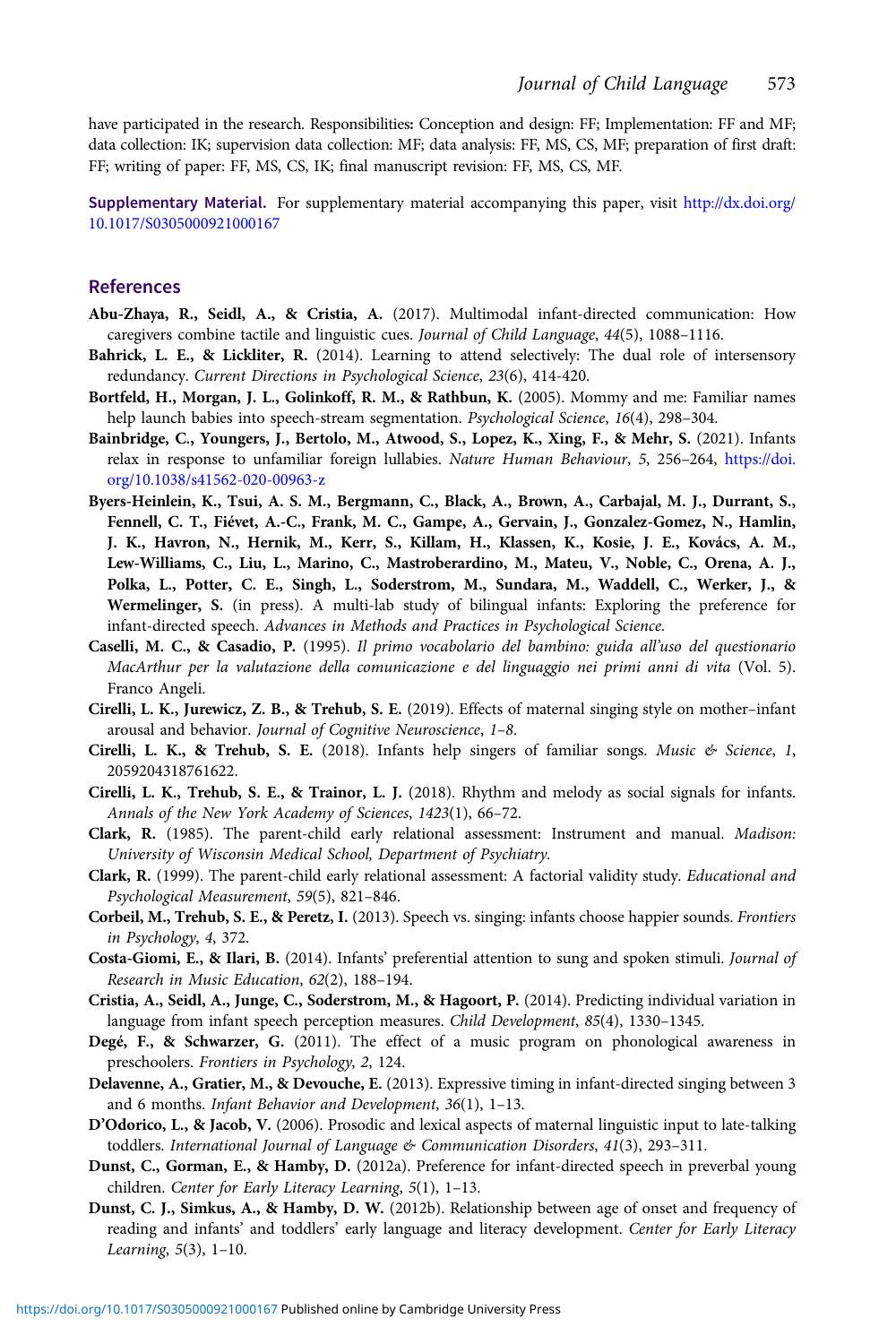- <span id="page-22-0"></span>Elsabbagh, M., Hohenberger, A., Campos, R., Van Herwegen, J., Serres, J., De Schonen, S., Aschersleben, G., & Karmiloff-Smith, A. (2013). Narrowing perceptual sensitivity to the native language in infancy: Exogenous influences on developmental timing. Behavioral Sciences, 3(1), 120–132.
- Falk, S. (2007, August). Speech Clarity in Infant-directed Singing: an Analysis of German Vowels. In Proceedings of the XVI. ICPhS Conference, Saarbrücken, 6.-10. August 2007 (pp. 1525–1528).
- Falk, S. (2011a). Temporal variability and stability in infant-directed sung speech: Evidence for language-specific patterns. Language and Speech, 54(2), 167–180.
- Falk, S. (2011b). Melodic versus intonational coding of communicative functions: A comparison of tonal contours in infant-directed song and speech. Psychomusicology: Music, Mind and Brain, 21(1–2), 54.
- Falk, S., Fasolo, M., Genovese, G., Romero-Lauro, L., & Franco, F. (2021). Sing for me Mama! Infants' discrimination of novel vowels in song. Infancy, 26(2), 248–270.
- Fasolo, M., D'Odorico, L., Costantini, A., & Cassibba, R. (2010). The influence of biological, social, and developmental factors on language acquisition in pre-term born children. International Journal of Speech-Language Pathology, 12(6), 461–471.
- Fenson, L., Bates, E., Dale, P. S., Marchman, V. A., Reznick, J. S., & Thal, D. J. (2007). MacArthur-Bates communicative development inventories. Paul H. Brookes Publishing Company.
- Fernald, A. (1985). Four-month-old infants prefer to listen to motherese. Infant Behavior and Development, 8(2), 181–195.
- Fernald, A. (1989). Intonation and communicative intent in mothers' speech to infants: Is the melody the message? Child Development, 60(6), 1497–1510.
- Fernald, A., & Kuhl, P. (1987). Acoustic determinants of infant preference for motherese speech. Infant Behavior and Development, 10(3), 279–293.
- Fernald, A., & Marchman, V. A. (2012). Individual differences in lexical processing at 18 months predict vocabulary growth in typically developing and late-talking toddlers. Child development, 83(1), 203–222.
- Fernald, A., Marchman, V. A., & Weisleder, A. (2013). SES differences in language processing skill and vocabulary are evident at 18 months. Developmental Science, 16(2), 234–248.
- Fernald, A., & Mazzie, C. (1991). Prosody and focus in speech to infants and adults. Developmental Psychology, 27(2), 209–221.
- Fernald, A., Perfors, A., & Marchman, V. A. (2006). Picking up speed in understanding: Speech processing efficiency and vocabulary growth across the 2nd year. Developmental Psychology, 42(1), 98.
- Fernald, A., & Simon, T. (1984). Expanded intonation contours in mothers' speech to newborns. Developmental Psychology, 20(1), 104–113.
- Fernald, A., Taeschner, T., Dunn, J., Papousek, M., de Boysson-Bardies, B., & Fukui, I. (1989). A cross-language study of prosodic modifications in mothers' and fathers' speech to preverbal infants. Journal of Child Language, 16(3), 477–501.
- Franco, F. (1997). The development of meaning in infancy: Early communication and social understanding. The Development of Social Cognition, 95–160.
- Franco, F. (2013). Musical Experience in the Family (MEF) Italian adaptation. [Unpublished questionnaire]. Middlesex University.
- Franco, F., Chew, M., & Swaine, J. S. (2017). Preschoolers' attribution of affect to music: A comparison between vocal and instrumental performance. Psychology of Music, 45(1), 131–149.
- François, C., Chobert, J., Besson, M., & Schön, D. (2012). Music training for the development of speech segmentation. Cerebral Cortex, 23(9), 2038–2043.
- François, C., & Schön, D. (2014). Neural sensitivity to statistical regularities as a fundamental biological process that underlies auditory learning: the role of musical practice. Hearing Research, 308, 122–128.
- François, C., Teixidó, M., Takerkart, S., Agut, L., Bosch, A., & Rodriguez-Fornells, A. (2017). Enhanced neonatal brain responses to sung streams predict vocabulary outcomes by age 18 months. Scientific Report, 7, 12451.
- Frank, M. C., Bergelson, E., Bergmann, C., Cristia, A., Floccia, C., Gervain, J., Hamlin, J. K., Hannon, E. E., Kline, M., Levelt, C., Lew-Williams, C., Nazzi, T., Panneton, R., Rabagliati, H., Soderstrom, M., Sullivan, J., Waxman, S., & Yurovsky, D. (2017). A collaborative approach to infant research: Promoting reproducibility, best practices, and theory-building. Infancy, 22(4), 421–435.
- Fujioka, T., Ross, B., Kakigi, R., Pantev, C., & Trainor, L. J. (2006). One year of musical training affects development of auditory cortical-evoked fields in young children. Brain, 129(10), 2593–2608.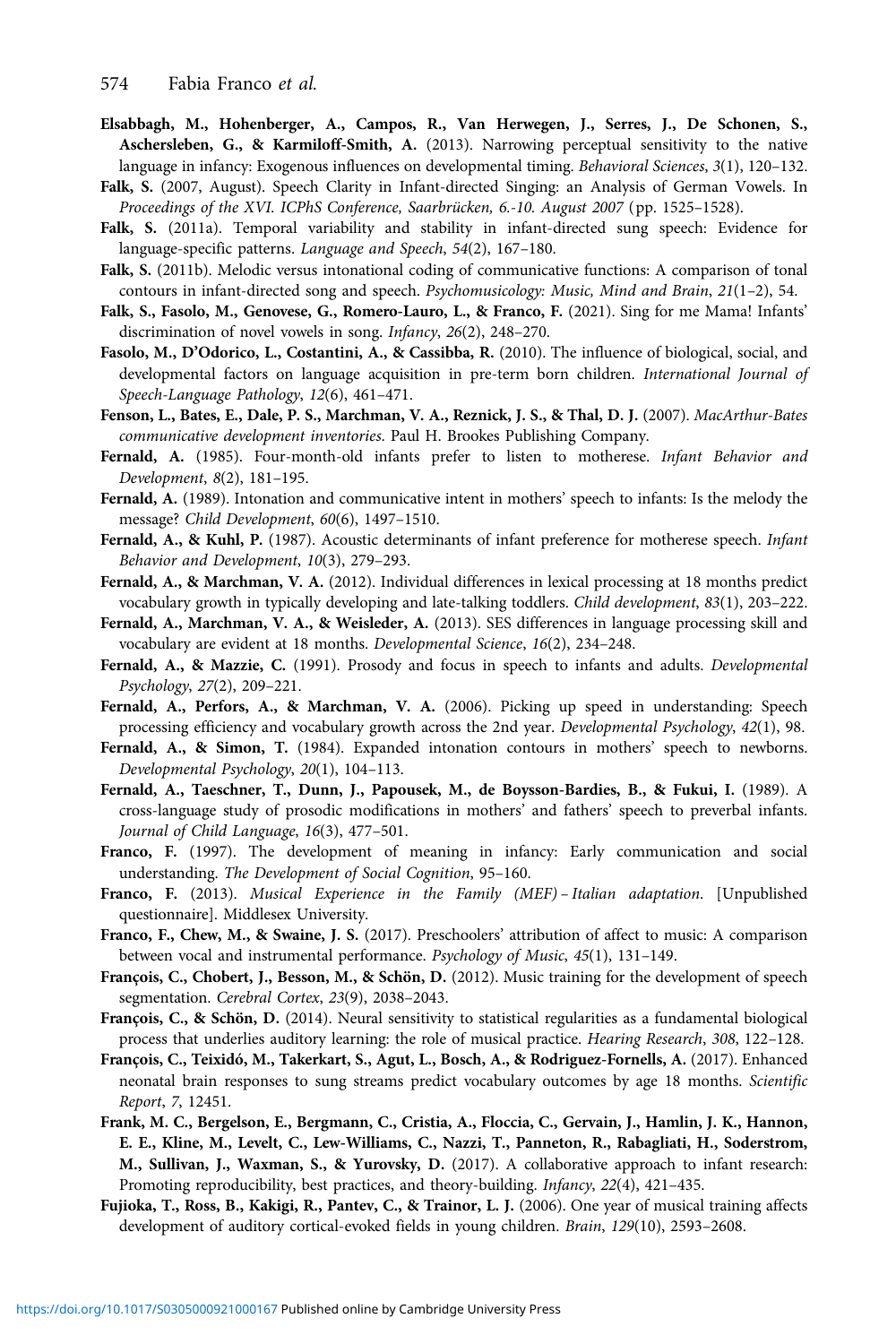- <span id="page-23-0"></span>Gabrielsson, A., & Lindström, E. (2010). The role of structure in the musical expression of emotions. In P. N. Juslin & J. A. Sloboda (Eds.), Handbook of music and emotion: Theory, Research, Applications (pp. 367–400). Oxford University Press.
- Gerry, D., Unrau, A., & Trainor, L. J. (2012). Active music classes in infancy enhance musical, communicative and social development. Developmental Science, 15(3), 398–407.
- Golinkoff, R. M., Can, D. D., Soderstrom, M., & Hirsh-Pasek, K. (2015). (Baby) talk to me: the social context of infant-directed speech and its effects on early language acquisition. Current Directions in Psychological Science, 24(5), 339–344
- Gratier, M., & Devouche, E. (2011). Imitation and repetition of prosodic contour in vocal interaction at 3 months. Developmental Psychology, 47(1), 67.
- Hayes, A. F. (2012). PROCESS: A versatile computational tool for observed variable mediation, moderation, and conditional process modelling [White paper].
- Hayes, A. F. (2013). Introduction to mediation, moderation, and conditional process analysis: A regression-based approach. Guilford Press.
- Ilari, B., & Sundara, M. (2009). Music listening preferences in early life: Infants' responses to accompanied versus unaccompanied singing. Journal of Research in Music Education, 56(4), 357–369.
- Iverson, J. M., & Goldin-Meadow, S. (2005). Gesture paves the way for language development. Psychological Science, 16(5), 367–371.
- Kraus, N., & Chandrasekaran, B. (2010). Music training for the development of auditory skills. Nature Reviews Neuroscience, 11(8), 599–605.
- Kuhl, P. K., Ramírez, R. R., Bosseler, A., Lin, J. F. L., & Imada, T. (2014). Infants' brain responses to speech suggest analysis by synthesis. Proceedings of the National Academy of Sciences, 111(31), 11238–11245.
- Kuhl, P. K., Tsao, F. M., & Liu, H. M. (2003). Foreign-language experience in infancy: Effects of short-term exposure and social interaction on phonetic learning. Proceedings of the National Academy of Sciences, 100(15), 9096–9101.
- Landry, S. H., Smith, K. E., & Swank, P. R. (2006). Responsive parenting: Establishing early foundations for social, communication, and independent problem-solving skills. Developmental Psychology, 42, 627– 642.
- Lebedeva, G. C., & Kuhl, P. K. (2010). Sing that tune: Infants' perception of melody and lyrics and the facilitation of phonetic recognition in songs. Infant Behavior and Development, 33(4), 419–430.
- Longhi, E. (2009). Songese': Maternal structuring of musical interaction with infants. Psychology of Music, 37(2), 195–213.
- Ma, W., Fiveash, A., Margulis, E. H., Behrend, D., & Thompson, W. F. (2019). Song and infant-directed speech facilitate word learning. Quarterly Journal of Experimental Psychology, 1747021819888982.
- Malloch, S., & Trevarthen, C. (2009). Musicality: Communicating the vitality and interests of life. Communicative musicality: Exploring the basis of human companionship, 1, 1–10.
- ManyBabies Consortium (2020). Quantifying sources of variability in infancy research using the infant-directed-speech preference. Advances in Methods and Practices in Psychological Science, 3(1), 24–52.
- Mesman, J., & Emmen, R. A. (2013). Mary Ainsworth's legacy: A systematic review of observational instruments measuring parental sensitivity. Attachment & Human Development, 15(5-6), 485-506.
- Molemans, I., van den Berg, R., Van Severen, L., & Gillis, S. (2012). How to measure the onset of babbling reliably? Journal of Child Language, 39(3), 523–552.
- Moreno, S., Bialystok, E., Barac, R., Schellenberg, E. G., Cepeda, N. J., & Chau, T. (2011). Short-term music training enhances verbal intelligence and executive function. Psychological Science, 22(11), 1425– 1433.
- Mundy, P., Block, J., Delgado, C., Pomares, Y., Van Hecke, A. V., & Parlade, M. V. (2007). Individual differences and the development of joint attention in infancy. Child Development, 78(3), 938–954.
- Nakata, T., & Trehub, S. E. (2004). Infants' responsiveness to maternal speech and singing. Infant Behavior and Development, 27(4), 455–464.
- Newman, R., Ratner, N. B., Jusczyk, A. M., Jusczyk, P. W., & Dow, K. A. (2006). Infants' early ability to segment the conversational speech signal predicts later language development: a retrospective analysis. Developmental Psychology, 42(4), 643–655.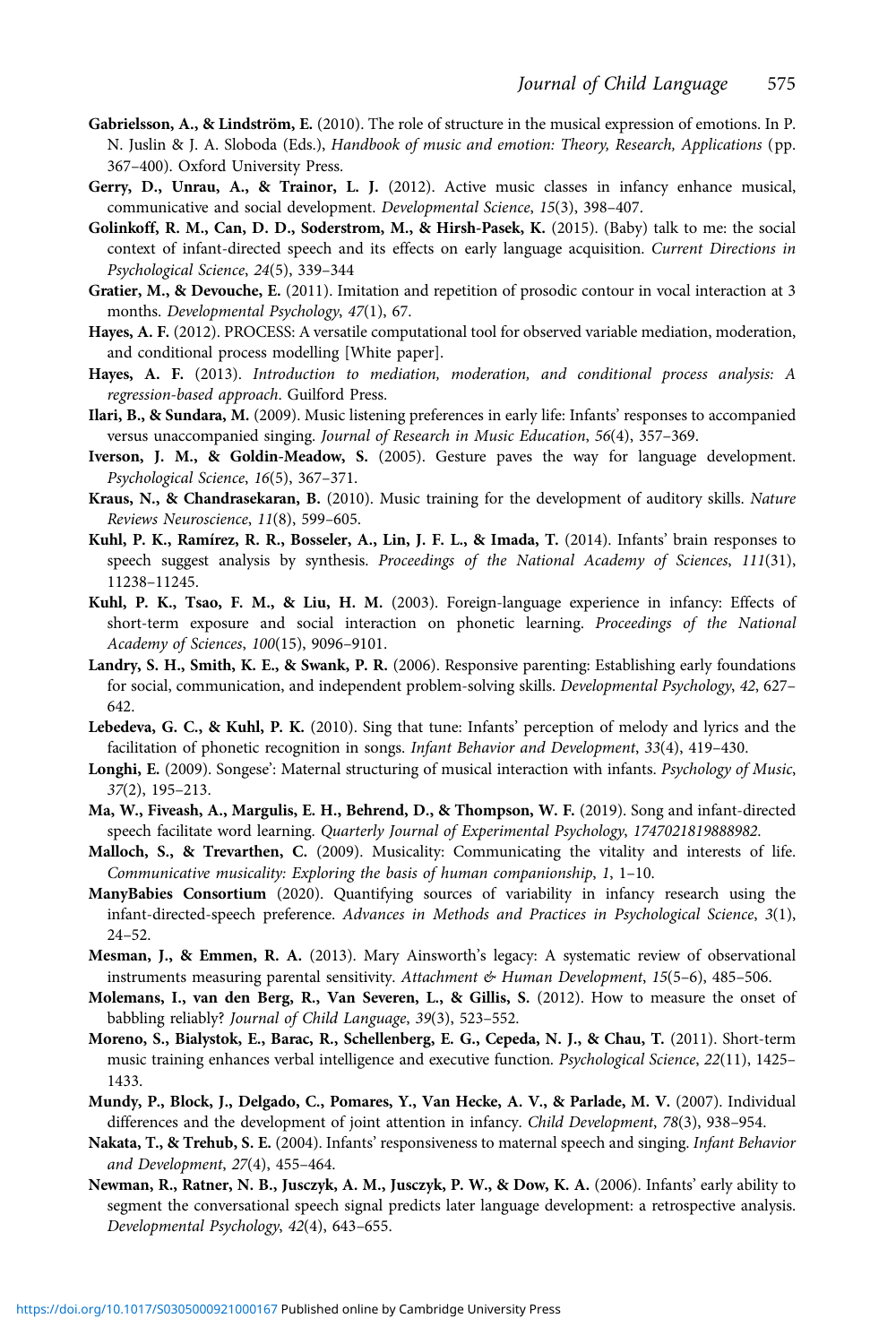- <span id="page-24-0"></span>Oller, D. K. (1978). Infant vocalization and the development of speech. Allied Health and Behavioral Sciences, 1(4), 523–549.
- Papoušek, M. (1994). Melodies in caregivers' speech: A species-specific guidance towards language. Early Development and Parenting, 3(1), 5–17.
- Papoušek, M., Papoušek, H., & Symmes, D. (1991). The meanings of melodies in motherese in tone and stress languages. Infant Behavior and Development, 14(4), 415–440.
- Phillips-Silver, J., & Trainor, L. J. (2005). Feeling the beat: movement influences infant rhythm perception. Science, 308(5727), 1430–1430.
- Politimou, N., Dalla Bella, S., Farrugia, N., & Franco, F. (2019). Born to speak and sing: Musical predictors of language development in pre-schoolers. Frontiers in Psychology, 10, 948.
- Politimou, N., Stewart, L., Müllensiefen, D., & Franco, F. (2018). MUSIC@HOME: A novel instrument to assess the home musical environment in the early years. PLoS One, 13(4): e0193819.
- Preacher, K. J. (2015). Advances in mediation analysis: A survey and synthesis of new developments. Annual Review of Psychology, 66, 825–852.
- Preacher, K. J., & Hayes, A. F. (2008). Asymptotic and resampling strategies for assessing and comparing indirect effects in multiple mediator models. Behavior Research Methods, 40(3), 879–891.
- Putkinen, V., Tervaniemi, M., & Huotilainen, M. (2013). Informal musical activities are linked to auditory discrimination and attention in 2–3-year-old children: an event-related potential study. European Journal of Neuroscience, 37(4), 654–661.
- Ravignani, A., & Madison, G. (2017). The paradox of isochrony in the evolution of human rhythm. Frontiers in Psychology, 8, 1820.
- Romeo, R. R., Leonard, J. A., Robinson, S. T., West, M. R., Mackey, A. P., Rowe, M. L., & Gabrieli, J. D. (2018). Beyond the 30-million-word gap: Children's conversational exposure is associated with language-related brain function. Psychological Science, 29(5), 700–710.
- Schaal, N. K., Politimou, N., Franco, F., Stewart, L., & Müllensiefen, D. (2020). The German Music@ Home: Validation of a questionnaire measuring at home musical exposure and interaction of young children. PloS one, 15(8), e0235923.
- Schön, D., Boyer, M., Moreno, S., Besson, M., Peretz, I., & Kolinsky, R. (2008). Songs as an aid for language acquisition. Cognition, 106(2), 975-983.
- Shenfield, T., Trehub, S. E., & Nakata, T. (2003). Maternal singing modulates infant arousal. Psychology of Music, 31(4), 365–375.
- Shi, R., & Werker, J. F. (2001). Six-month-old infants' preference for lexical words. Psychological Science, 12(1), 70–75.
- Shultz, S., & Vouloumanos, A. (2010). Three-month-olds prefer speech to other naturally occurring signals. Language Learning and Development, 6(4), 241–257.
- Smith, G. D., Hart, C., Hole, D., MacKinnon, P., Gillis, C., Watt, G., Blane, D., & Hawthorne, V. (1998). Education and occupational social class: which is the more important indicator of mortality risk? Journal of Epidemiology & Community Health, 52(3), 153–160.
- Spinelli, M., Fasolo, M., & Mesman, J. (2017). Does prosody make the difference? A meta-analysis on relations between prosodic aspects of infant-directed speech and infant outcomes. Developmental Review, 44, 1–18.
- Spinelli, M., Poehlmann, J., & Bolt, D. (2013). Predictors of parenting stress trajectories in premature infant–mother dyads. Journal of Family Psychology, 27(6), 873.
- Strait, D. L., Parbery-Clark, A., Hittner, E., & Kraus, N. (2012). Musical training during early childhood enhances the neural encoding of speech in noise. Brain and Language, 123(3), 191–201.
- Suttora, C., Salerni, N., Zanchi, P., Zampini, L., Spinelli, M., & Fasolo, M. (2017). Relationships between structural and acoustic properties of maternal talk and children's early word recognition. First Language, 37(6), 612–629.
- Tellinghuisen, D. J., Oakes, L. M., & Tjebkes, T. L. (1999). The influence of attentional state and stimulus characteristics on infant distractibility. Cognitive Development, 14(2), 199–213.
- Thiessen, E. D., & Saffran, J. R. (2009). How the melody facilitates the message and vice versa in infant learning and memory. Annals of the New York Academy of Sciences, 1169(1), 225–233.
- Toro, J. M., Sinnett, S., & Soto-Faraco, S. (2005). Speech segmentation by statistical learning depends on attention. Cognition, 97(2), B25–B34.